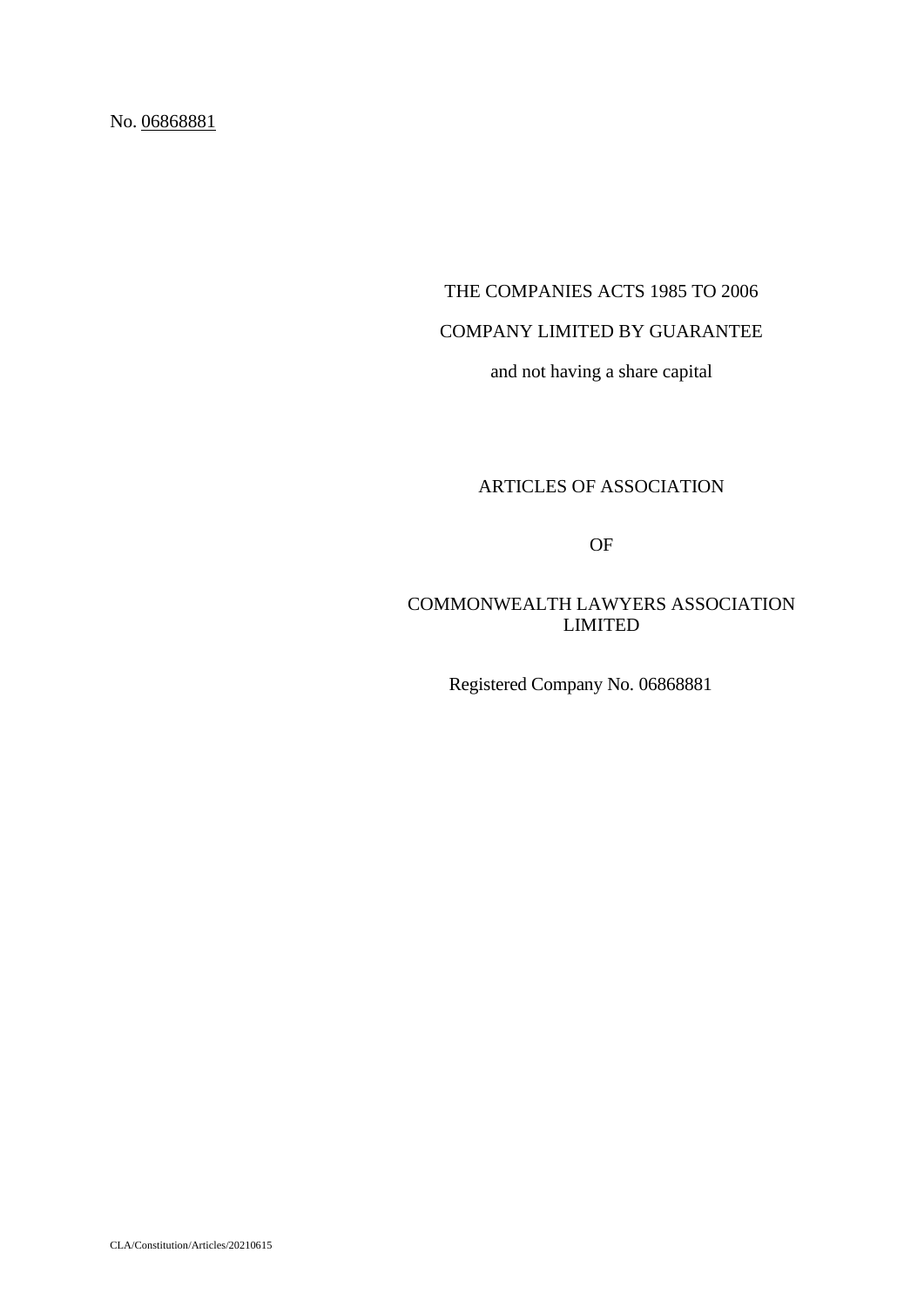# **CONTENTS**

| 1.  | <b>INTERPRETATION</b>                                  | $\mathbf{1}$            |
|-----|--------------------------------------------------------|-------------------------|
| 2.  | <b>MEMBERS</b>                                         | $\overline{\mathbf{3}}$ |
| 3.  | <b>SUBSCRIPTIONS</b>                                   | $\overline{\mathbf{4}}$ |
| 4.  | <b>GENERAL MEETINGS</b>                                | $\overline{\mathbf{4}}$ |
| 5.  | <b>NOTICE OF GENERAL MEETINGS</b>                      | $\overline{\mathbf{4}}$ |
| 6.  | PROCEEDINGS AT GENERAL MEETINGS                        | 5                       |
| 7.  | <b>VOTES OF MEMBERS</b>                                | 6                       |
| 8.  | <b>COUNCIL</b>                                         | 8                       |
| 9.  | <b>MEETINGS</b>                                        | 9                       |
| 10. | <b>COUNCIL ELECTIONS</b>                               | 10                      |
|     | 11. EXECUTIVE COMMITTEE                                | 10                      |
| 12. | <b>POWERS OF DIRECTORS</b>                             | 11                      |
| 13. | APPOINTMENT AND RETIREMENT OF DIRECTORS                | 11                      |
| 14. | <b>DISQUALIFICATION OF DIRECTORS</b>                   | 12                      |
|     | 15. DIRECTORS' APPOINTMENTS AND INTERESTS              | 12                      |
|     | 15A. CONFLICTS OF INTERESTS AND CONFLICTS OF LOYALTIES | 14                      |
| 16. | PROCEEDINGS OF DIRECTORS                               | 14                      |
| 17. | <b>OFFICERS</b>                                        | 15                      |
| 18. | <b>MINUTES</b>                                         | 15                      |
|     | 18A. CHIEF EXECUTIVE OFFICER/SECRETARY GENERAL         | 16                      |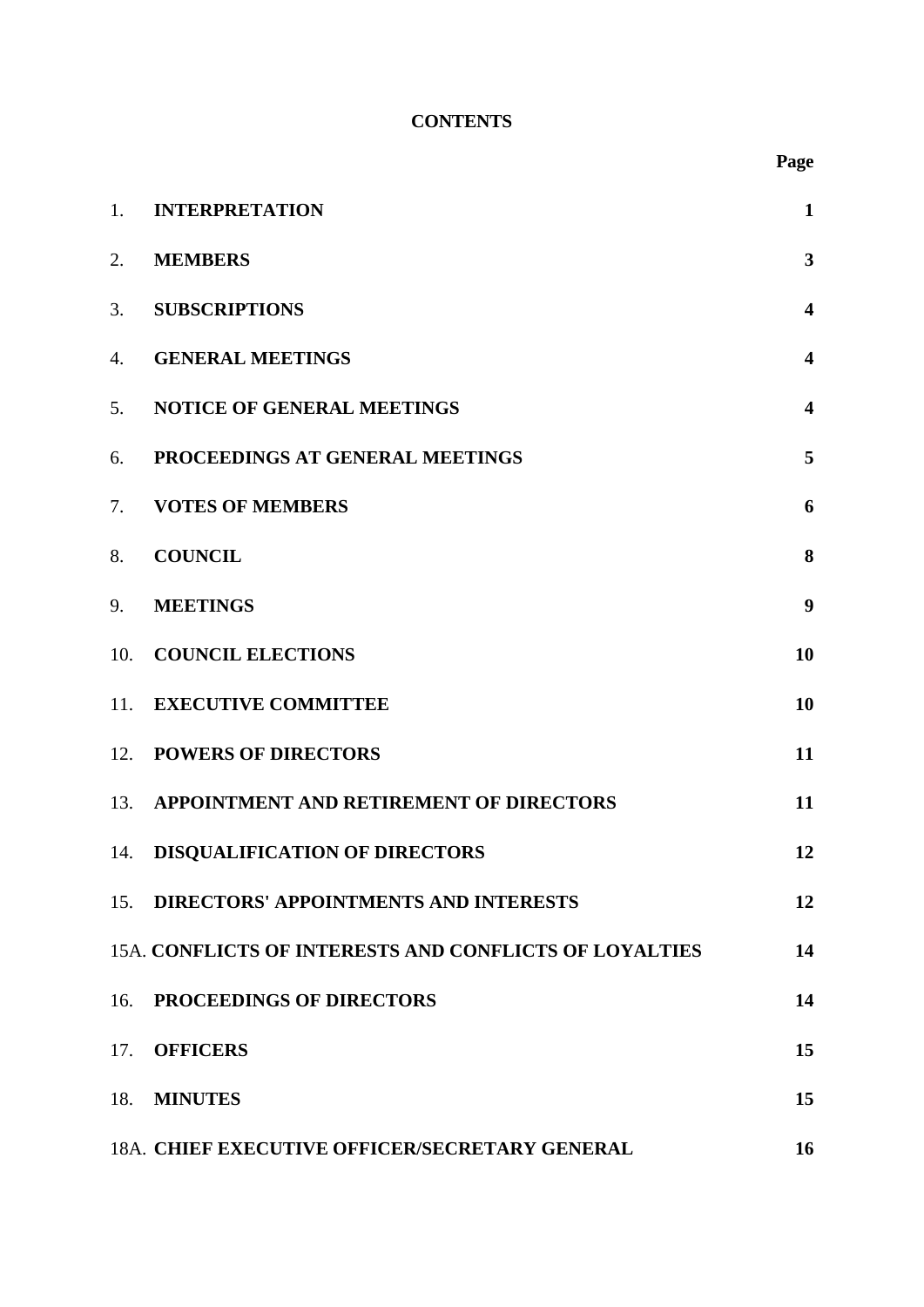| 19.      | <b>SECRETARY</b>                                                                  | 16 |
|----------|-----------------------------------------------------------------------------------|----|
| 20.      | <b>ACCOUNTS</b>                                                                   | 17 |
| 21.      | <b>NOTICES</b>                                                                    | 17 |
| $22_{-}$ | <b>INDEMNITY AND INSURANCE</b>                                                    | 17 |
| 23.      | <b>BENEFITS AND PAYMENTS TO CHARITY DIRECTORS AND CONNECTED</b><br><b>PERSONS</b> | 18 |
| 24.      | ANNUAL REPORT AND RETURN AND REGISTER OF CHARITIES                                | 20 |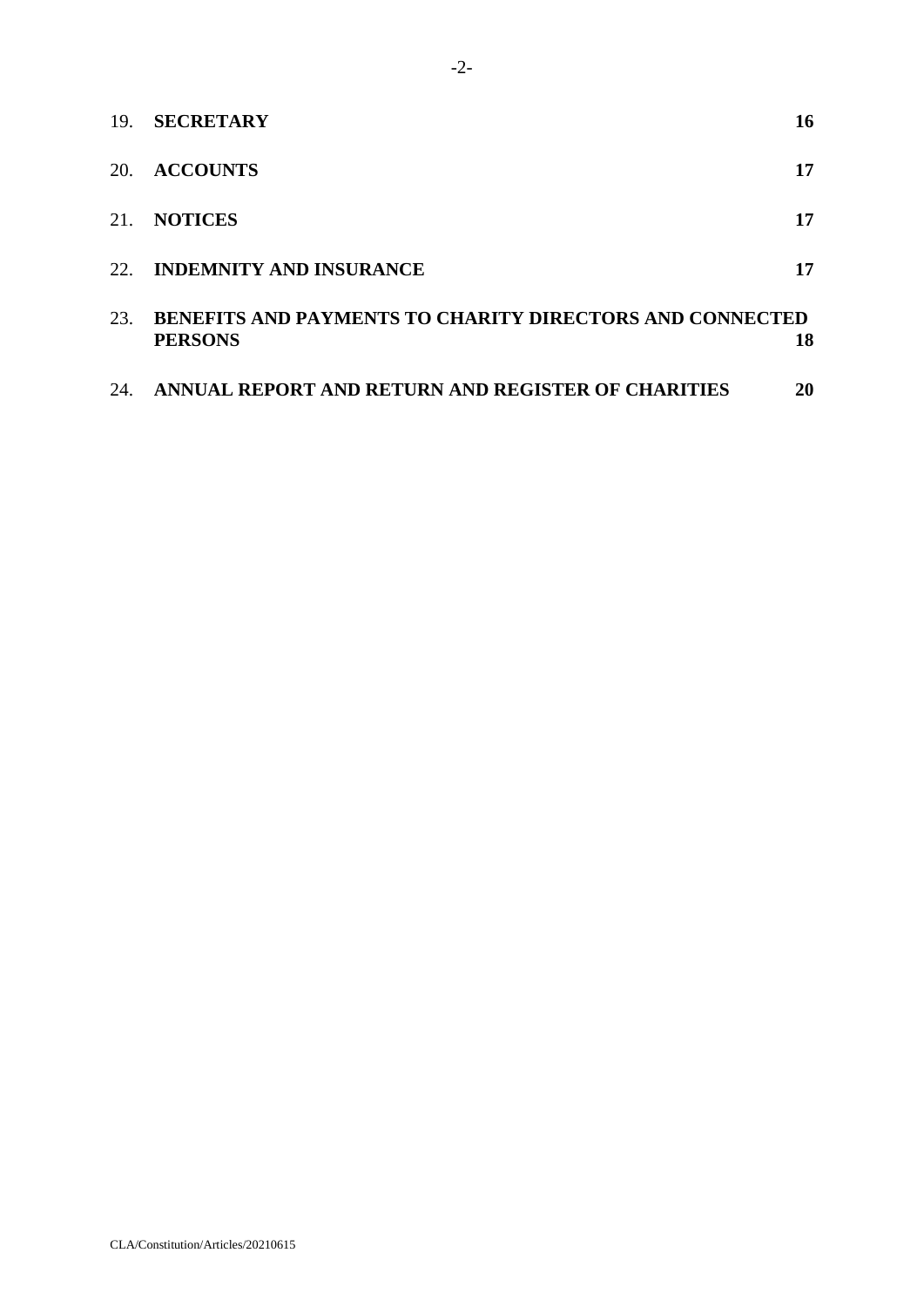#### THE COMPANIES ACTS 1985 AND 1989

### COMPANY LIMITED BY GUARANTEE AND NOT HAVING A SHARE CAPITAL

#### ARTICLES OF ASSOCIATION

#### OF

### COMMONWEALTH LAWYERS ASSOCIATION LIMITED

#### 1. **INTERPRETATION**

In these regulations:

**the Act** means the Companies Act 1985 including any statutory modification or re-enactment thereof for the time being in force and any provision of the Companies Act 2006 for the time being in force;

**the Articles** means the articles of the Company;

**clear days** in relation to the period of a notice means that period excluding the day when the notice is given or deemed to be given and the day for which it is given or on which it is to take effect;

**communication** means the same as in the Electronic Communications Act 2000;

**the Commonwealth** means all member states of the Commonwealth and all other legal jurisdictions for which a current member of the Commonwealth has or has had at any time since 1 January 1962 responsibility for its foreign affairs;

**Commonwealth Law Conference** means a conference attended by the members of the Company and other invited guests organised by the Company from time to time;

**Commission** means the Charity Commission for England and Wales;

**connected person** means:

- (a) a child, parent, grandchild, grandparent, brother or sister of a director;
- (b) the spouse or civil partner of a director or of any person falling within subclause (a) above;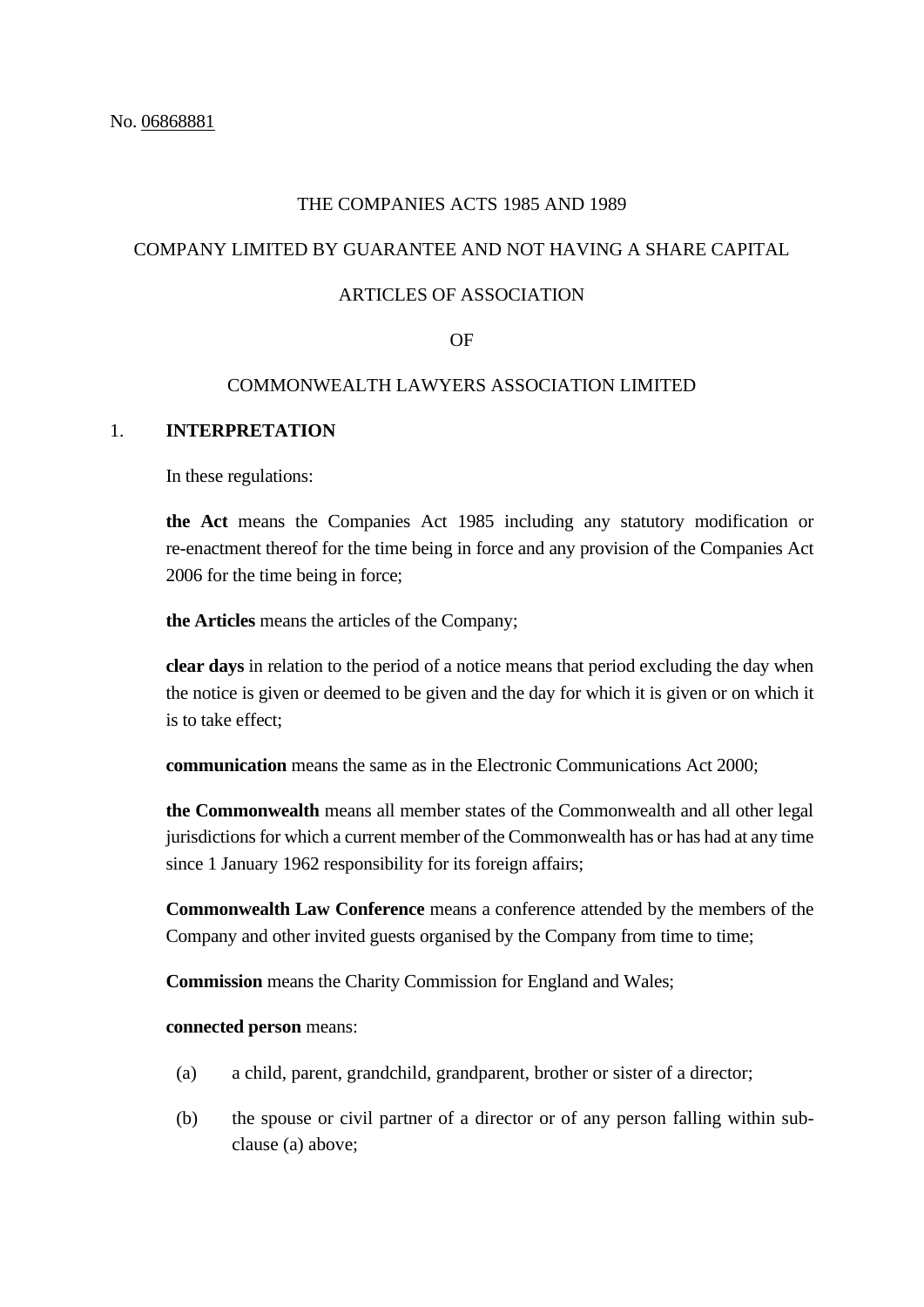- (c) a person carrying on business in partnership with a director or with any person falling within sub-clause (a) or (b) above;
- (d) an institution which is controlled
	- (i) by a director or any connected person falling within sub-clause (a), (b), or (c) above; or
	- (ii) by two or more persons falling within sub-clause d(i), when taken together;
- (e) a body corporate in which
	- (i) a director or any connected person falling within subclauses (a) to (c) has a substantial interest; or
	- (ii) two or more persons falling within sub-clause (e)(i) who, when taken together, have a substantial interest.
	- (iii) Sections 350 352 of the Charities Act 2011 apply for the purposes of interpreting the terms used in this article.

**the Council** has the meaning given to it in Article 8.2;

**directors** means the directors of the Company. If the Company is a charity the directors are charity trustees as defined by section 177 of the Charities Act 2011;

**electronic communication** means the same as in the Electronic Communications Act 2000;

**executed** includes any mode of execution;

**Institutional Member** means a member admitted under Article 2.3;

**office** means the registered office of the Company;

**officer** has the meaning given to it in Article 14.1;

**Secretary** means the secretary of the Company or any other person appointed to perform the duties of the secretary of the Company, including a joint, assistant or deputy secretary;

**the United Kingdom** means Great Britain and Northern Ireland.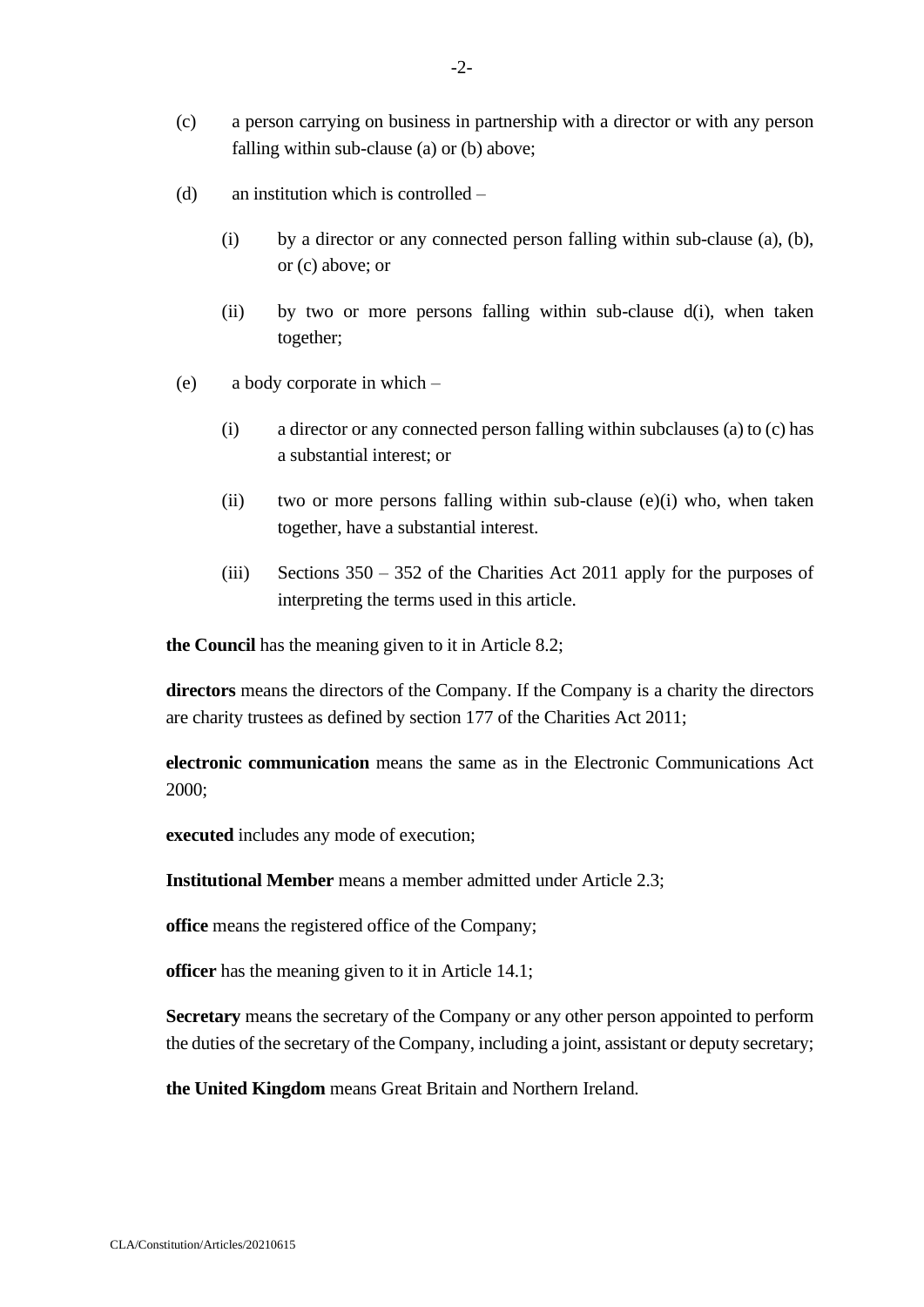Unless the context otherwise requires, words or expressions contained in these regulations bear the same meaning as in the Act but excluding any statutory modification thereof not in force when these regulations become binding on the Company.

### 2. **MEMBERS**

- 2.1. The subscribers to the Memorandum of Association of the Company and such other persons as are admitted to membership in accordance with the Articles shall be members of the Company. No person shall be admitted a member of the Company unless he is approved by the directors. Every person who wishes to become a member shall deliver to the Company an application for membership in such form as the directors require executed by him.
- 2.2. A member may at any time resign as a member of the Company by giving at least twenty-one clear days notice in writing to the Company. Membership shall not be transferable and shall cease on the death or winding up of the member.
- 2.3. The following may, at the discretion of the directors, be admitted as institutional members (**Institutional Members**):
	- (a) bar associations of the Commonwealth, Hong Kong or other countries or jurisdictions,
	- (b) in countries with a divided profession, the governing bodies of both barristers and solicitors;
	- (c) in countries with more than one institution claiming to govern or represent the interests of the profession or branch of the profession, any one or more of them.
- 2.4. The following may, at the discretion of the directors, be admitted as individual members (**Individual Members**):
	- (a) qualified lawyers in the Commonwealth, Hong Kong or other countries or jurisdictions, including but not limited to lawyers in legal practice, government or academia;
	- (b) other individuals in the Commonwealth, Hong Kong or other countries or jurisdictions, who are, in the opinion of the Council, able by their membership to further the Association's objective.
- 2.5. The following may, at the discretion of the directors, be admitted as corporate members (**Corporate Members**):
	- (a) legal associations and legal institutions, including government departments;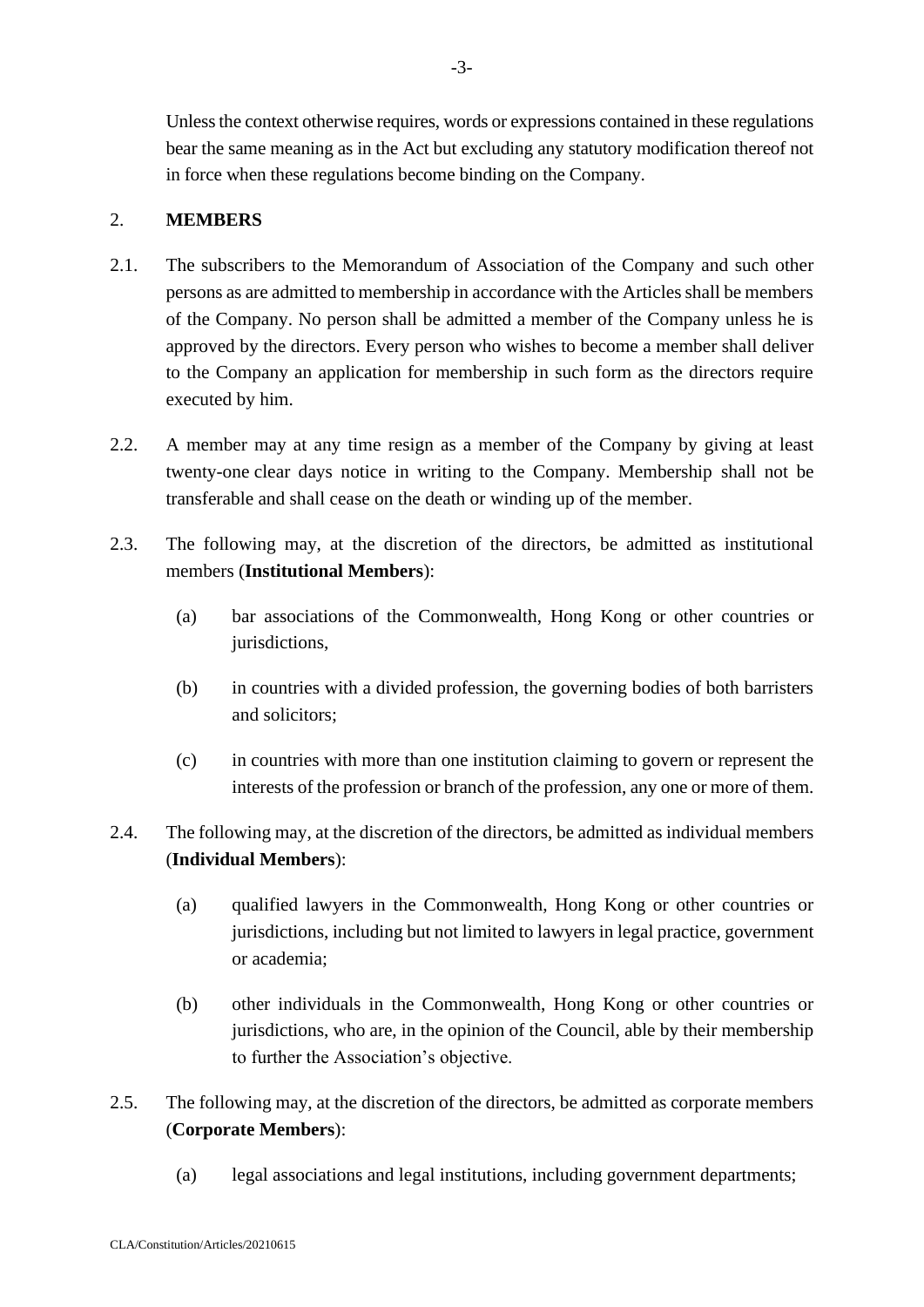- (b) law firms, including incorporated law firms and Barristers Chambers;
- (c) law faculties and law schools.
- 2.6. The directors may establish new categories of membership and set the terms of such membership.
- 2.7. A member may be expelled by a special resolution of the members passed at a general meeting.
- 2.8. The Directors may, at their discretion, suspend the membership of any member not in good standing or otherwise for good cause.

### 3. **SUBSCRIPTIONS**

- 3.1. Subscriptions for all categories of membership are determined by the directors.
- 3.2. Where a member has failed to pay the current subscription, all benefits of membership are suspended until such time as the current fee and arrears are paid.
- 3.3. The directors may require a member which is in arrears to make good for all, or part, of any such arrears of fees as a condition of reinstatement of the full benefits of membership.

# 4. **GENERAL MEETINGS**

- 4.1. The Company shall hold a general meeting not less than once in every two calendar years.
- 4.2. The directors may call general meetings and, on the requisition of members pursuant to the provisions of the Act, shall forthwith proceed to convene a general meeting in accordance with the provisions of the Act.

# 5. **NOTICE OF GENERAL MEETINGS**

- 5.1. General meetings shall be called by at least twenty-one clear days' notice, but a general meeting may be called by shorter notice if it is so agreed by a majority in number of the members having a right to attend and vote being a majority together holding not less than ninety per cent of the total voting rights at the meeting of all the members.
- 5.2. The notice shall specify the time and place of the meeting and the general nature of the business to be transacted. On the notice there shall appear with reasonable prominence a statement that a member entitled to attend and vote is entitled to appoint a proxy or, where that is allowed, one or more proxies to attend and vote instead of him, and that a proxy need not also be a member.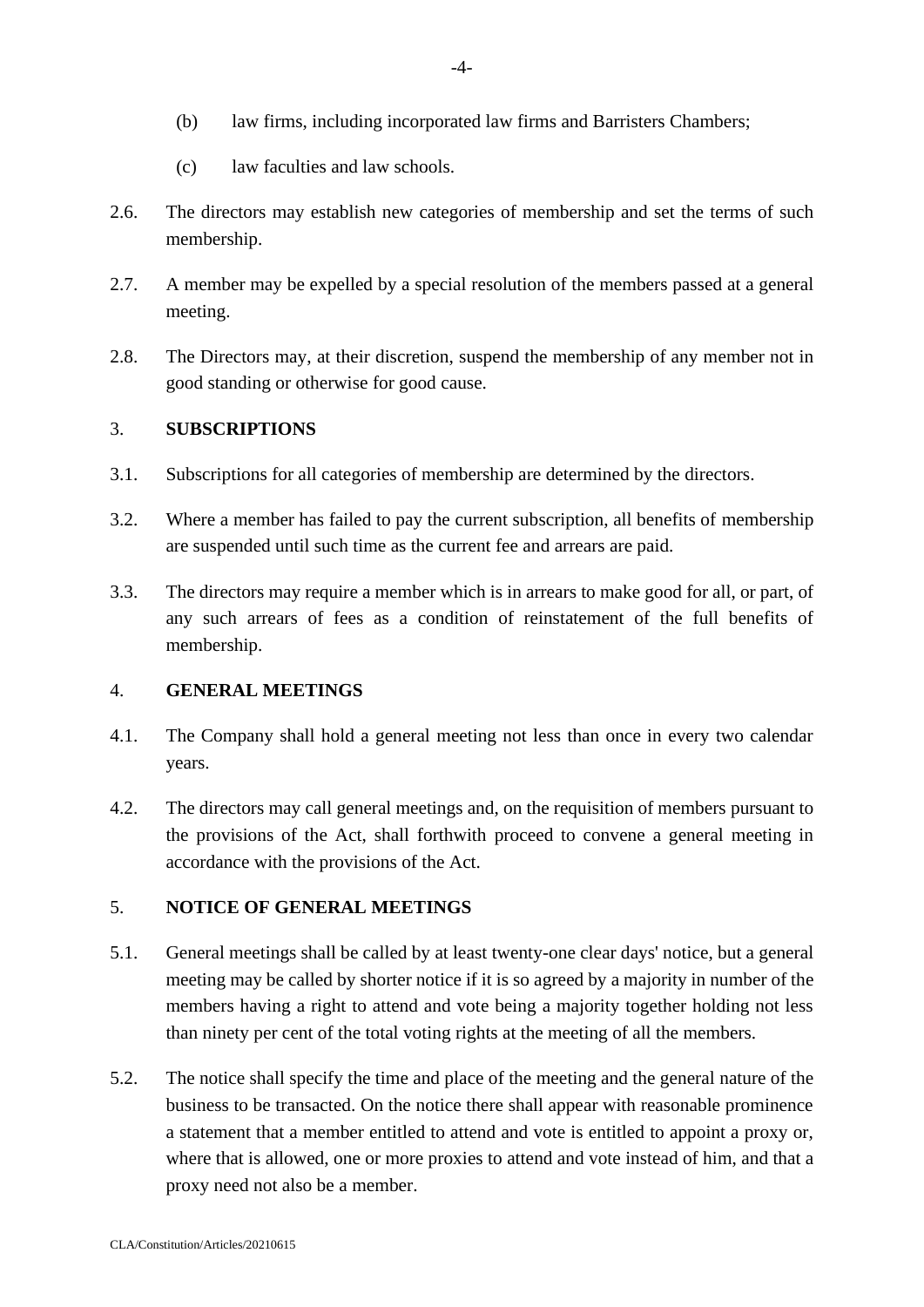- 5.3. Notice may be given by mail or electronic mail to the last postal or email address provided by the member.
- 5.4. The notice and any other communications relating to any general meeting which any member is entitled to receive shall be given to all the members, and to the directors and auditors (if any).
- 5.5. The accidental omission to give notice of a meeting to, or the non-receipt of notice of a meeting by, any person entitled to receive notice shall not invalidate the proceedings at that meeting.

### 6. **PROCEEDINGS AT GENERAL MEETINGS**

- 6.1. No business shall be transacted at any meeting unless a quorum is present. Ten persons entitled to vote upon the business to be transacted, each being a member or a proxy for a member or a duly authorised representative of a corporate member, shall be a quorum.
- 6.2. If such a quorum is not present within half an hour from the time appointed for the meeting, or if during a meeting such a quorum ceases to be present, the meeting shall stand adjourned to the same day in the next week at the same time and place or to such time and place as the directors may determine, and if at the adjourned meeting a quorum is not present within half an hour from the time appointed for the meeting, the meeting shall be dissolved.
- 6.3. The President, or a director delegated by the President, shall be the Chairman at general meetings. If the President or a director delegated by the President is not present within fifteen minutes after the time appointed for holding the meeting, the members present and entitled to vote shall choose one of their number to be Chairman.
- 6.4. A director shall, notwithstanding that he is not a member, be entitled to attend and speak at any general meeting.
- 6.5. A resolution put to the vote of a meeting shall be decided on a show of hands unless before, or on the declaration of the result of, the show of hands a poll is duly demanded. Subject to the provisions of the Act a poll may be demanded:
	- (a) by the Chairman; or
	- (b) by at least two members having the right to vote at the meeting; or
	- (c) by a member or members representing not less than one-tenth of the total voting rights of all the members having the right to vote at the meeting;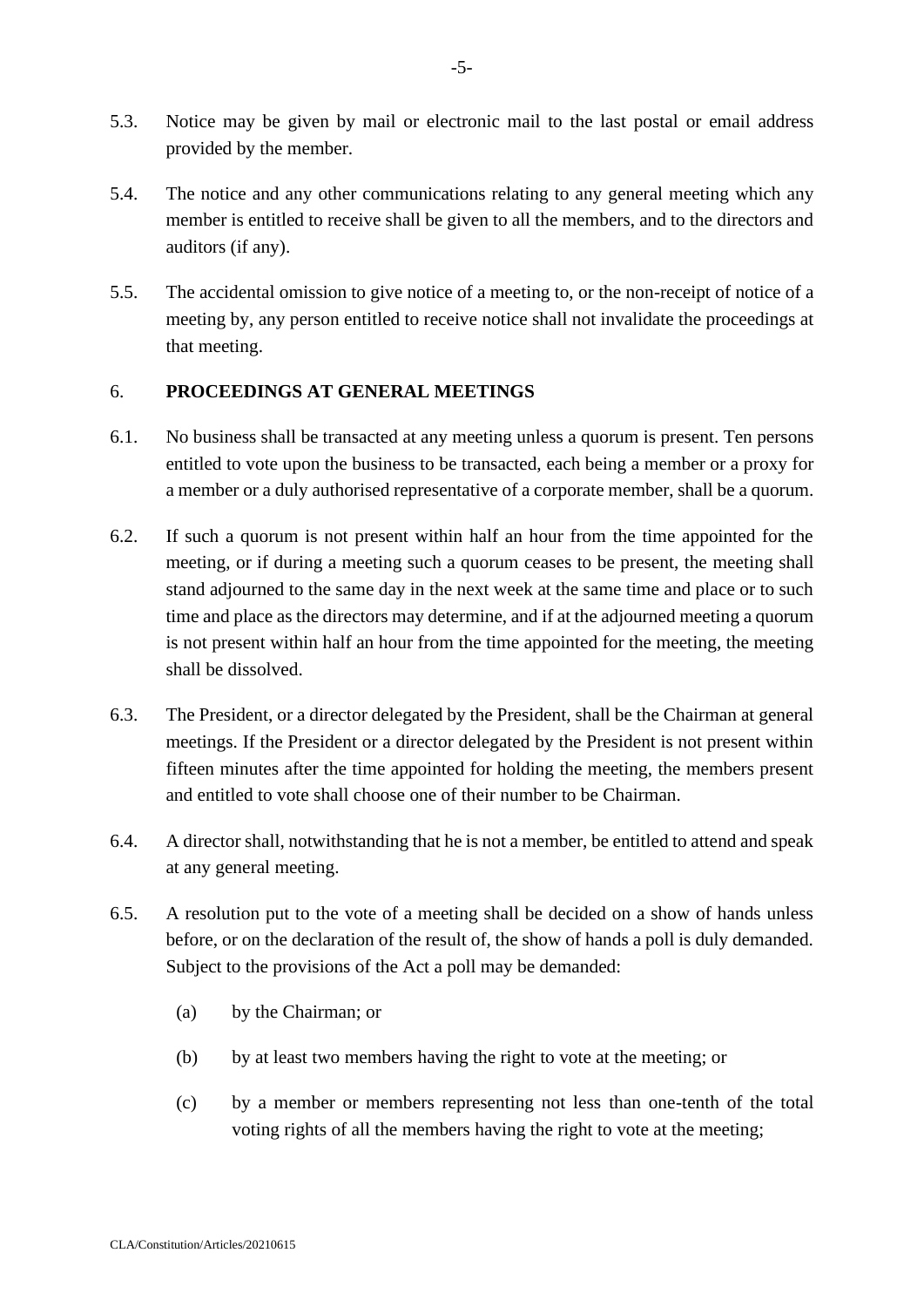and a demand by a person as proxy for a member shall be the same as a demand by the member.

- 6.6. Unless a poll is duly demanded a declaration that a resolution has been carried or carried unanimously, or by a particular majority, or lost, or not carried by a particular majority and an entry to that effect in the minutes of the meeting shall be conclusive evidence of the fact without proof of the number or proportion of the votes recorded in favour of or against the resolution.
- 6.7. The demand for a poll may, before the poll is taken, be withdrawn but only with the consent of the Chairman and a demand so withdrawn shall not be taken to have invalidated the result of a show of hands declared before the demand was made.
- 6.8. A poll shall be taken as the Chairman directs and he may appoint scrutineers (who need not be members) and fix a time and place for declaring the result of the poll. The result of the poll shall be deemed to be the resolution of the meeting at which the poll was demanded.
- 6.9. A poll demanded on the election of a Chairman or on a question of adjournment shall be taken forthwith. A poll demanded on any other question shall be taken either forthwith or at such time and place as the Chairman directs not being more than 30 days after the poll is demanded. The demand for a poll shall not prevent the continuance of a meeting for the transaction of any business other than the question on which the poll was demanded. If a poll is demanded before the declaration of the result of a show of hands and the demand is duly withdrawn, the meeting shall continue as if the demand had not been made.
- 6.10. No notice need be given of a poll not taken forthwith if the time and place at which it is to be taken are announced at the meeting at which it is demanded. In any other case at least 7 clear days' notice shall be given specifying the time and place at which the poll is to be taken.

# 7. **VOTES OF MEMBERS**

- 7.1. Every Individual Member and Every Corporate Member present at a general meeting is entitled to one vote.
- 7.2. Every Institutional Member present at a general meeting is entitled to two votes, except that in no case will Institutional Members from any one country be entitled to more than four votes in total.
- 7.3. A member in respect of whom an order has been made by any court having jurisdiction (whether in the United Kingdom or elsewhere) in matters concerning mental disorder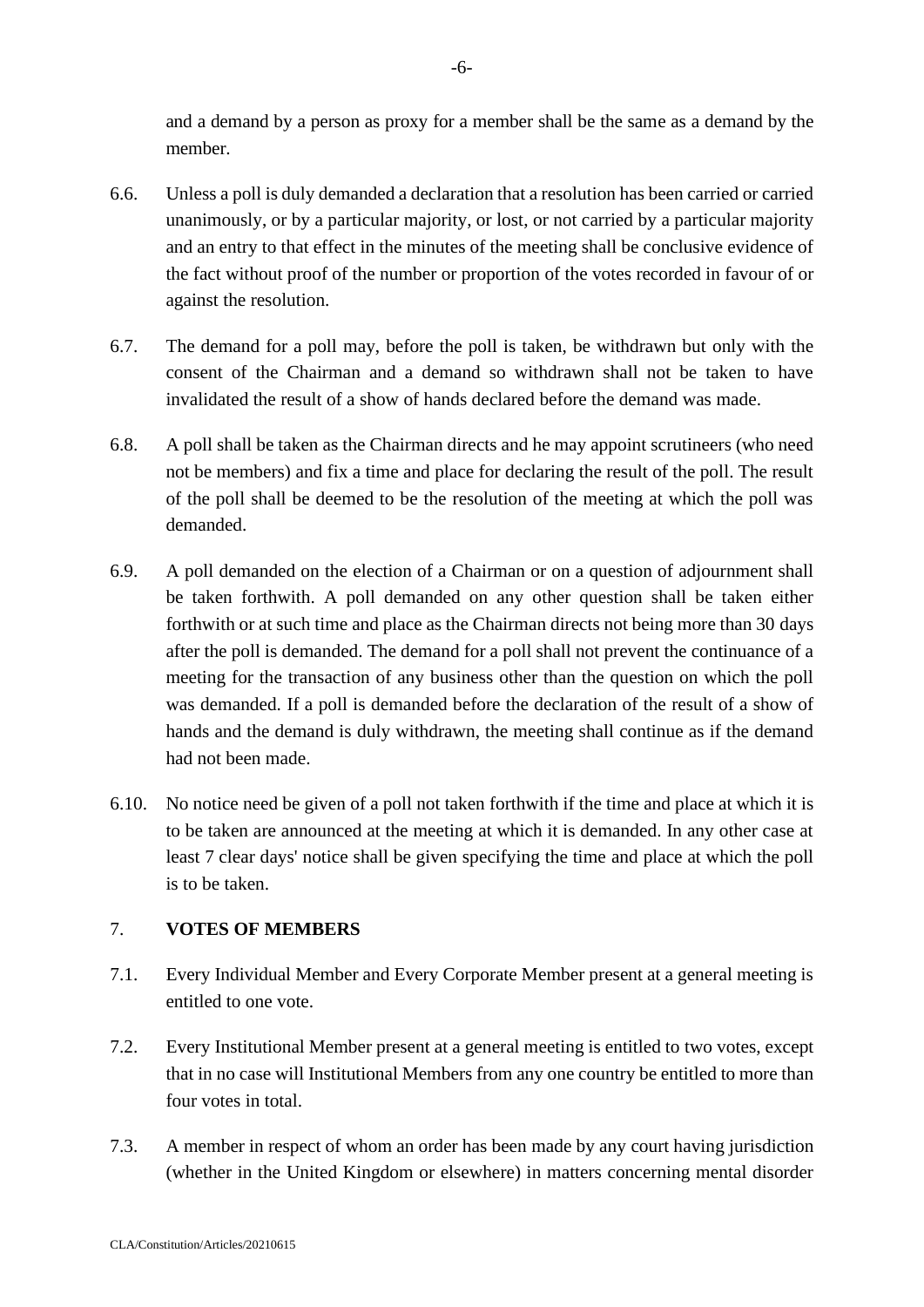may vote, whether on a show of hands or on a poll, by his receiver, curator bonis or other person authorised in that behalf appointed by that court, and any such receiver, curator bonis or other person may, on a poll, vote by proxy. Evidence to the satisfaction of the directors of the authority of the person claiming to exercise the right to vote shall be deposited at the office, or at such other place as is specified in accordance with the Articles for the deposit of instruments of proxy, not less than 48 hours before the time appointed for holding the meeting or adjourned meeting at which the right to vote is to be exercised and in default the right to vote shall not be exercisable.

- 7.4. If at any General Meeting any votes shall be counted which ought not to have been counted or which might have been rejected, the error shall not vitiate the result of the voting unless it be pointed out at the same meeting, and not in that case unless it shall, in the opinion of the Chairman of the meeting, be of sufficient magnitude to vitiate the result of the voting.
- 7.5. An instrument appointing a proxy may be in any usual or common form or any other form which the directors may approve.
- 7.6. The appointment of a proxy and any authority under which it is executed or a copy of such authority certified notarially or in some other way approved by the directors may:
	- (a) in the case of an instrument in writing be deposited at the office or at such other place within the United kingdom as is specified in the notice convening the meeting or in any instrument of proxy sent out by the Company in relation to the meeting not less than 48 hours before the time for holding the meeting or adjourned meeting at which the person named in the instrument proposes to vote; or in the case of an appointment contained in an electronic communication, where an address has been specified for the purpose of receiving electronic communications:
		- (i) in the notice convening the meeting; or
		- (ii) in any instrument of proxy sent out by the Company in relation to the meeting; or
		- (iii) in any invitation contained in an electronic communication to appoint a proxy issued by the Company in relation to the meeting,

be received at such address not less than 48 hours before the time for holding the meeting or adjourned meeting at which the person named in the appointment proposes to vote; or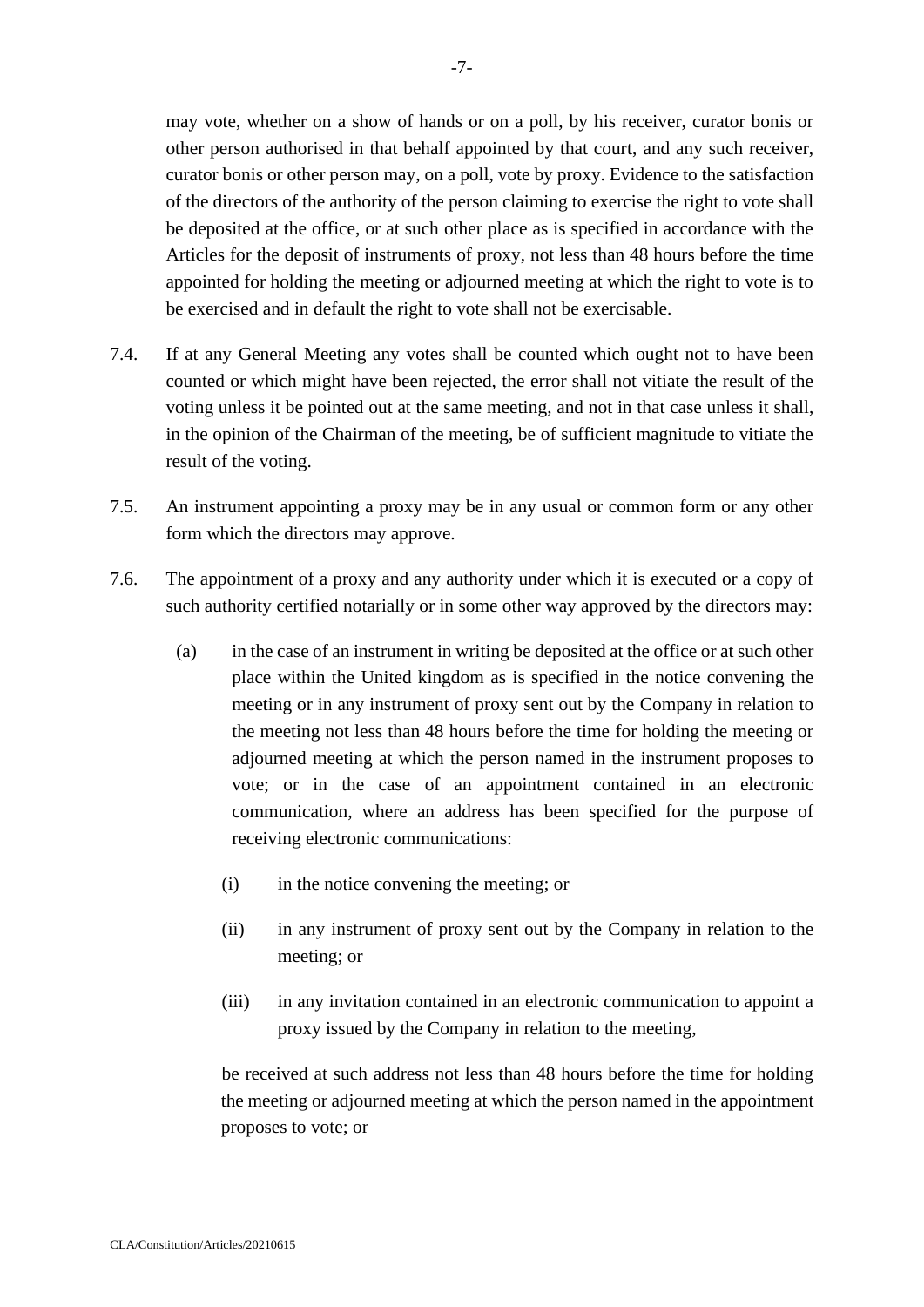(b) in the case of a poll taken more than 48 hours after it is demanded, be deposited or received as aforesaid after the poll has been demanded and not less than 24 hours before the time appointed for the taking of the poll (or where the poll is not taken forthwith but is taken not more than 48 hours after it was demanded, be delivered at the meeting at which the poll was demanded to the Chairman or to the Secretary or to any director);

and an appointment of proxy which is not deposited, delivered or received in a manner so permitted shall be invalid.

In this regulation and regulation 7.8, "address", in relation to electronic communications, includes any number or address used for the purposes of such communications.

7.7. A vote given or poll demanded by proxy or by the duly authorised representative of a corporation shall be valid notwithstanding the previous determination of the authority of the person voting or demanding a poll unless notice of the determination was received by the Company at the office or at such other place at which the instrument of proxy was duly deposited or, where the appointment of the proxy was contained in an electronic communication, at the address at which such appointment was duly received before the commencement of the meeting or adjourned meeting at which the vote is given or the poll demanded or (in the case of a poll taken otherwise than on the same day as the meeting or adjourned meeting) the time appointed for taking the poll.

# 8. **COUNCIL**

- 8.1. The Council is responsible for the setting the policy of the Association and appointing the Executive Committee.
- 8.2. (a) The Council shall comprise:
	- (i) A member elected in accordance with clause 10 from each of the countries who are members of the Commonwealth, (and in the case of the United Kingdom one member from England and Wales, and a member from each of Scotland and Northern Ireland), or from any British Overseas Territory or Crown Dependency or from Hong Kong or Zimbabwe;
	- (ii) 4 Vice Presidents elected by the Council, one each from the Americas, Africa, Australasia and Europe. A Vice President must have served at least 2 years on the Council;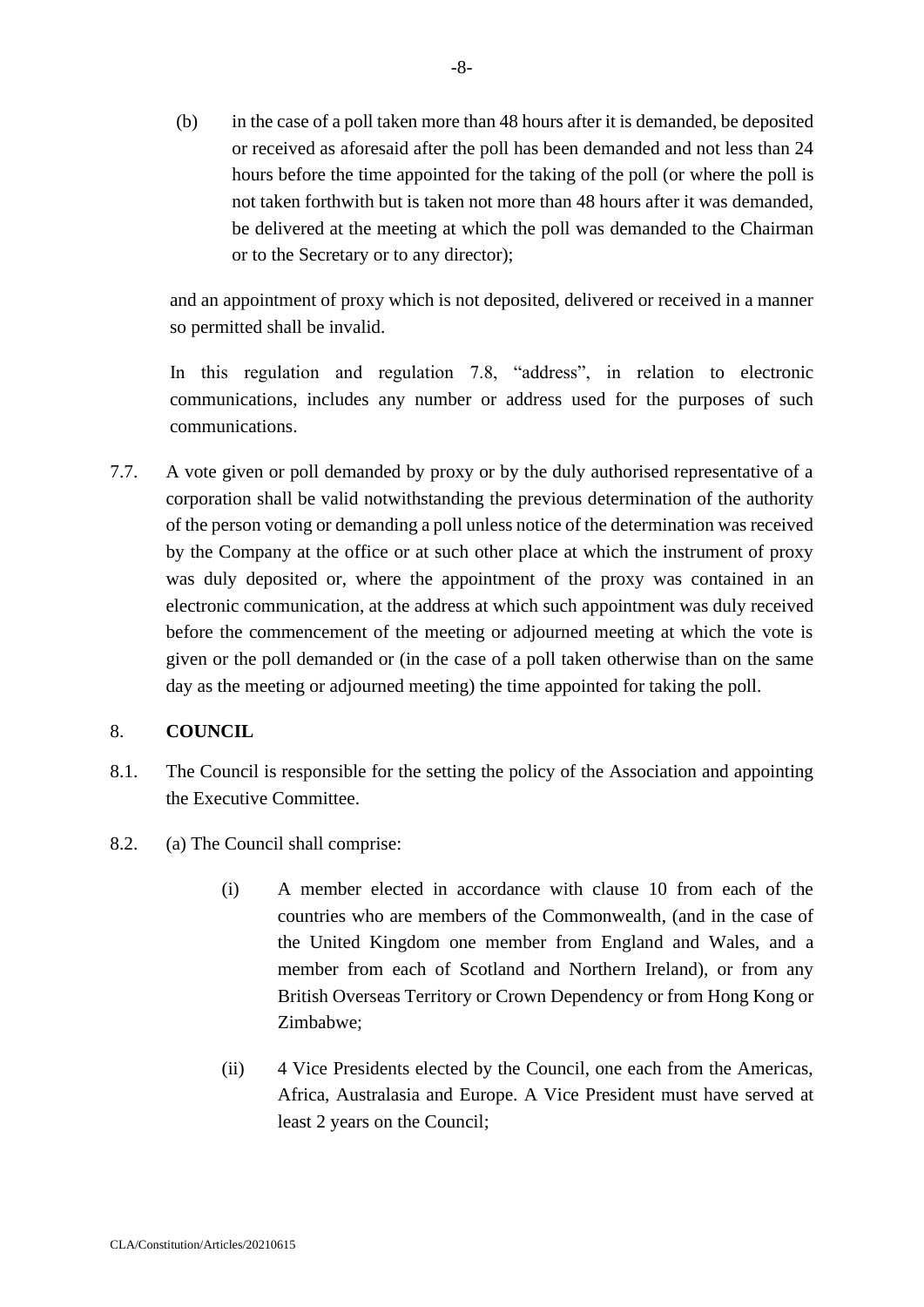- (iii) A Treasurer elected by the Council who must have served at least 2 years on the Council; and
- (iv) A President elected by the Council who must have served at least 4 years on the Council.
- (v) Up to five members elected at large

(b) Transitional Provision – the current President, Vice Presidents and Treasurer shall, on adoption of this amended clause 8.2 remain in office until 1 February 2023 when the Council shall elect pursuant to clause 8.2(a) 4 Vice Presidents, Treasurer and President who shall remain in office for 2 years and thereafter elections shall be held biennially.

8.3. In addition, Council may include as non-voting, ex officio members:

(i) the chair or chairs of the organising committees of the immediately preceding and the next succeeding Commonwealth Law Conferences

- (ii) the editors of the Association's official publications
- (iii) the director of the Rule of Law Division of the Commonwealth Secretariat
- 8.4. The Council may co-opt additional non-voting members if it considers it advisable to do so in order to ensure that the Council reflects the nature and demographic, gender, racial and regional diversity of the Commonwealth having regard to any Diversity and Inclusion Policy of the Association.

#### 9. **MEETINGS**

- 9.1. The Council meets at the beginning and at the end of each Commonwealth Law Conference and endeavours to meet at least four times in every year between conferences.
- 9.2. Decisions of the Council are normally taken by consensus, but if necessary may be made by a simple majority of members present in person, by proxy, or by telephone or other electronic means.
- 9.3. Each member of the Council, except ex officio and co-opted members, has one vote; the President has no casting vote.
- 9.4. The quorum for a Council meeting is ten voting members present in person, or by proxy, telephone or electronic mail.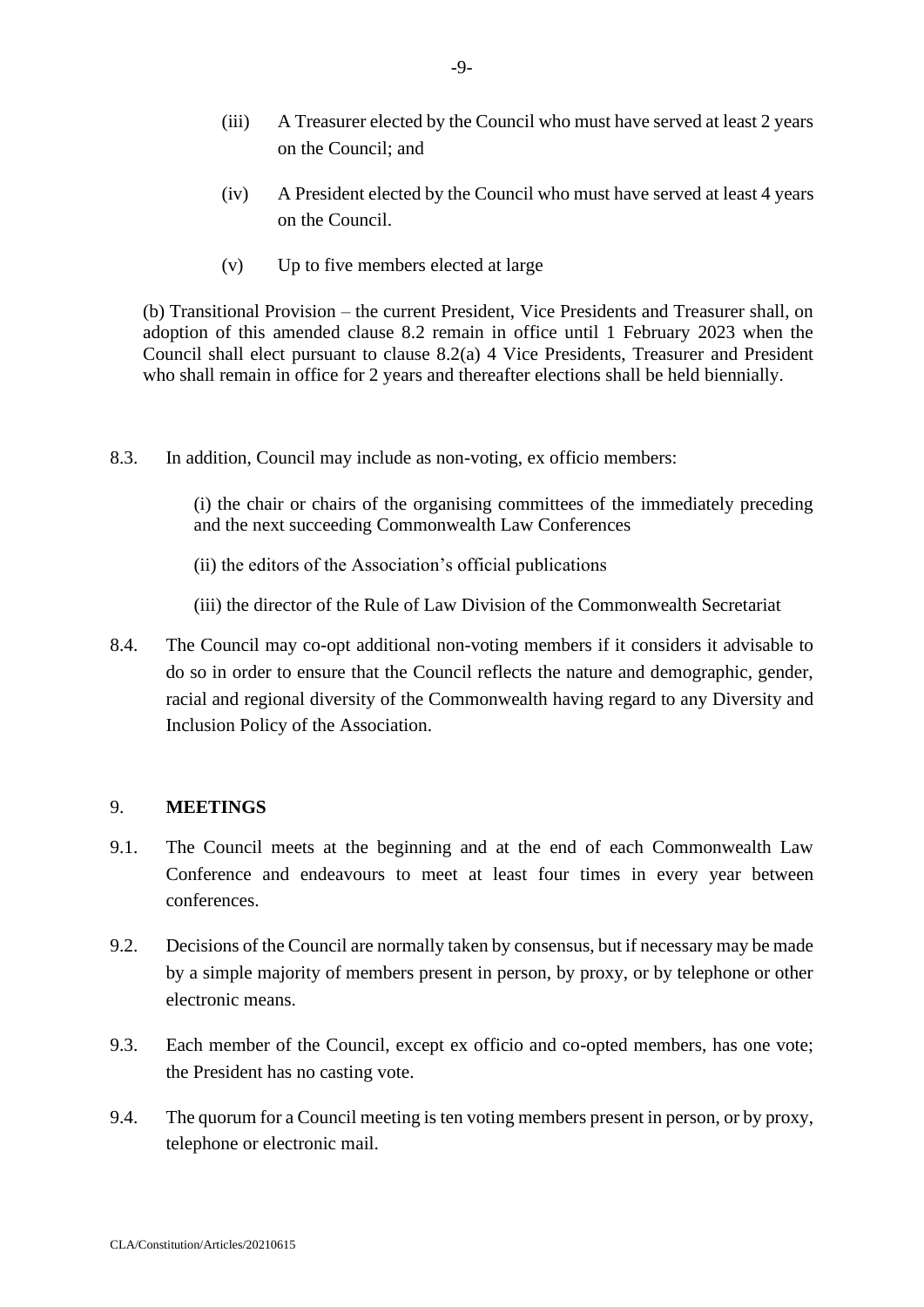9.5. The Council may transact any business by circulation of papers and a decision approved in writing by a majority of its members has the same effect as if it had been made at a meeting of the Council.

#### 10. **COUNCIL ELECTIONS**

- 10.1. Council members are to be elected electronically (e-voting) or in such other manner as determined by the Executive Committee and hold office until a new Council is elected as provided for in clause 10.4.
- 10.2. Council members are eligible for re-election.
- 10.3. If a Council member resigns or dies or becomes unable to discharge the duties of office, the Council may elect a successor from the same country, to serve for the unexpired term.
- 10.4. Nominations for the Council must be communicated in writing to the Chief Executive Officer/ Secretary General no later than 15 September 2021 and every second anniversary thereof, and must be consented to by the nominee in writing. The current Council members shall remain in office until the election of new Council members is declared.
- 10.5. Nominees for Council must all be members of the Company in good standing.
- 10.6. The declaration of the election results shall be made on or before 1 February 2022 and every second anniversary thereafter.
- 10.7. Each nomination should preferably be proposed by the institutional member to which the nominee belongs and seconded by a member.

#### 11. **EXECUTIVE COMMITTEE**

- 11.1. The Council shall establish an Executive Committee four or more of whose members shall be the Directors of the Company. Subject to the provisions of this Constitution, the Executive Committee shall have responsibility for the management of the Association's income and property, for the use and benefit of the Association.
- 11.2. The Members of the Executive Committee (including directors) shall be appointed and may be removed from time to time by the Council and should reflect, as far as possible, the diversity of the Commonwealth. The Executive Committee shall consist of at least ten voting members and must include, as members, the President, Vice Presidents, immediate past President and Treasurer. In addition to the ten voting members, the Executive Committee of the Council may co-opt up to 5 non-voting members. When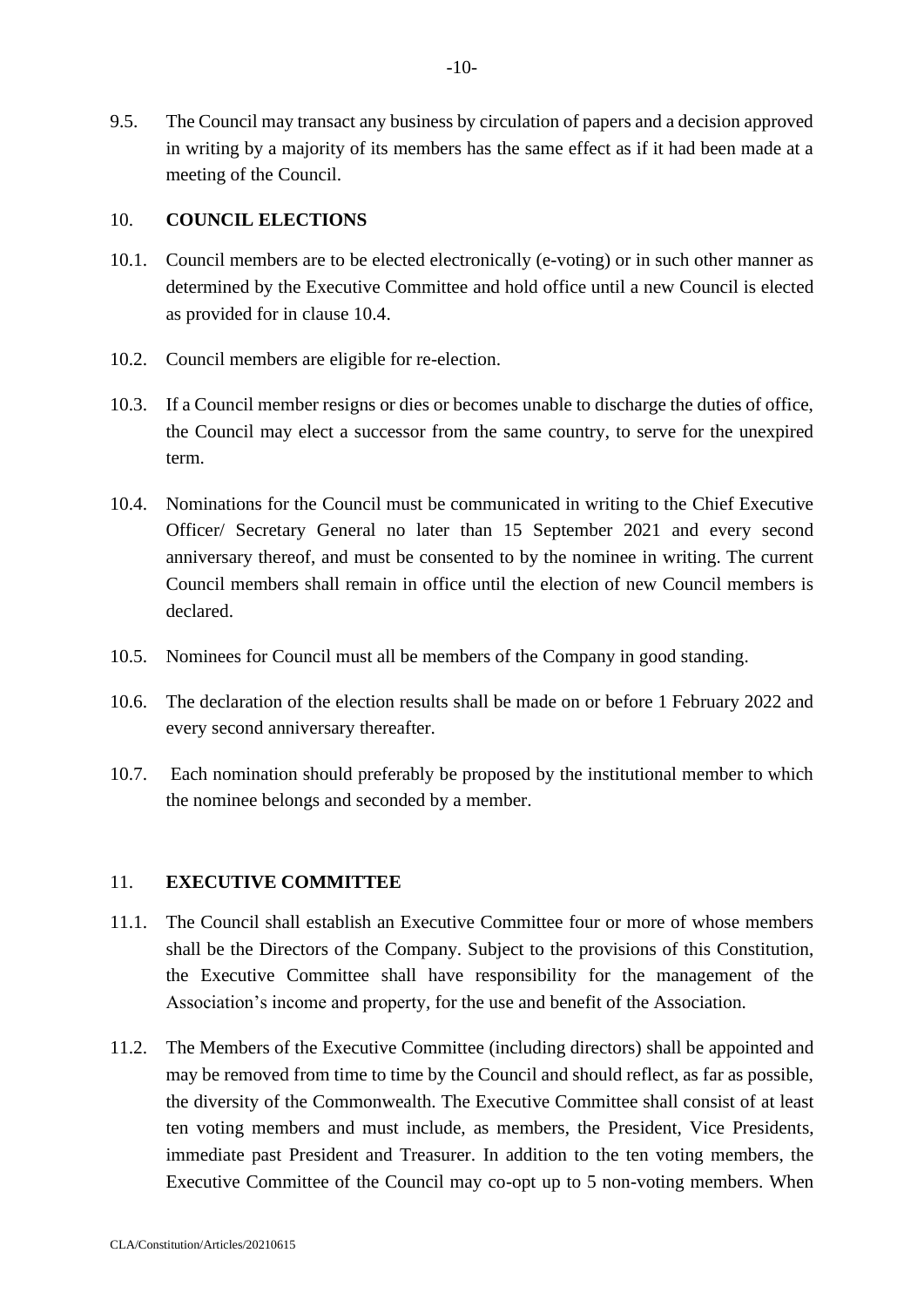appointing members to the Executive Committee the Council and Executive Committee shall have regard to any Diversity and Inclusion Policy of the Association.

# 12. **POWERS OF DIRECTORS**

- 12.1. Subject to the provisions of the Act, the Memorandum and the Articles and to any directions given by special resolution, the business of the Company shall be managed by the Executive Committee who may exercise all the powers of the Company. No alteration of the Memorandum or Articles and no such direction shall invalidate any prior act of the directors which would have been valid if that alteration had not been made or that direction had not been given. The powers given by this Article shall not be limited by any special power given to the directors by the Articles and a meeting of directors at which a quorum is present may exercise all powers exercisable by the directors.
- 12.2. The Executive Committee may, by power of attorney or otherwise, appoint any person to be the agent of the Company for such purposes and on such conditions as they determine, including authority for the agent to delegate all or any of his powers.
- 12.3. Subject to the provisions of this Constitution, the Executive Committee has the power to determine the subscription rates for each category of membership.
- 12.4. The Executive Committee has the power to determine the venue for the Commonwealth Law Conference and other meetings and conferences.
- 12.5. The Executive Committee may delegate its powers and functions to a committee established for the purpose, or to the Chief Executive Officer/ Secretary General.

# 13. **APPOINTMENT AND RETIREMENT OF DIRECTORS**

- 13.1. All of the directors shall hold office until they retire or are removed for good cause by the Council. Directors are eligible for reappointment.
- 13.2. If a director resigns, dies, becomes unable to discharge the duties of office or otherwise ceases to be a director, the Council may elect a successor to serve for the unexpired term.
- 13.3. The Company may, in general meeting elect, by a majority of not less than seventy-five percent of the votes cast, individuals of eminence acknowledged for their services to the Company or the profession generally, to the position of Honorary Life President. The Honorary Life President shall have no powers other than be entitled to attend and speak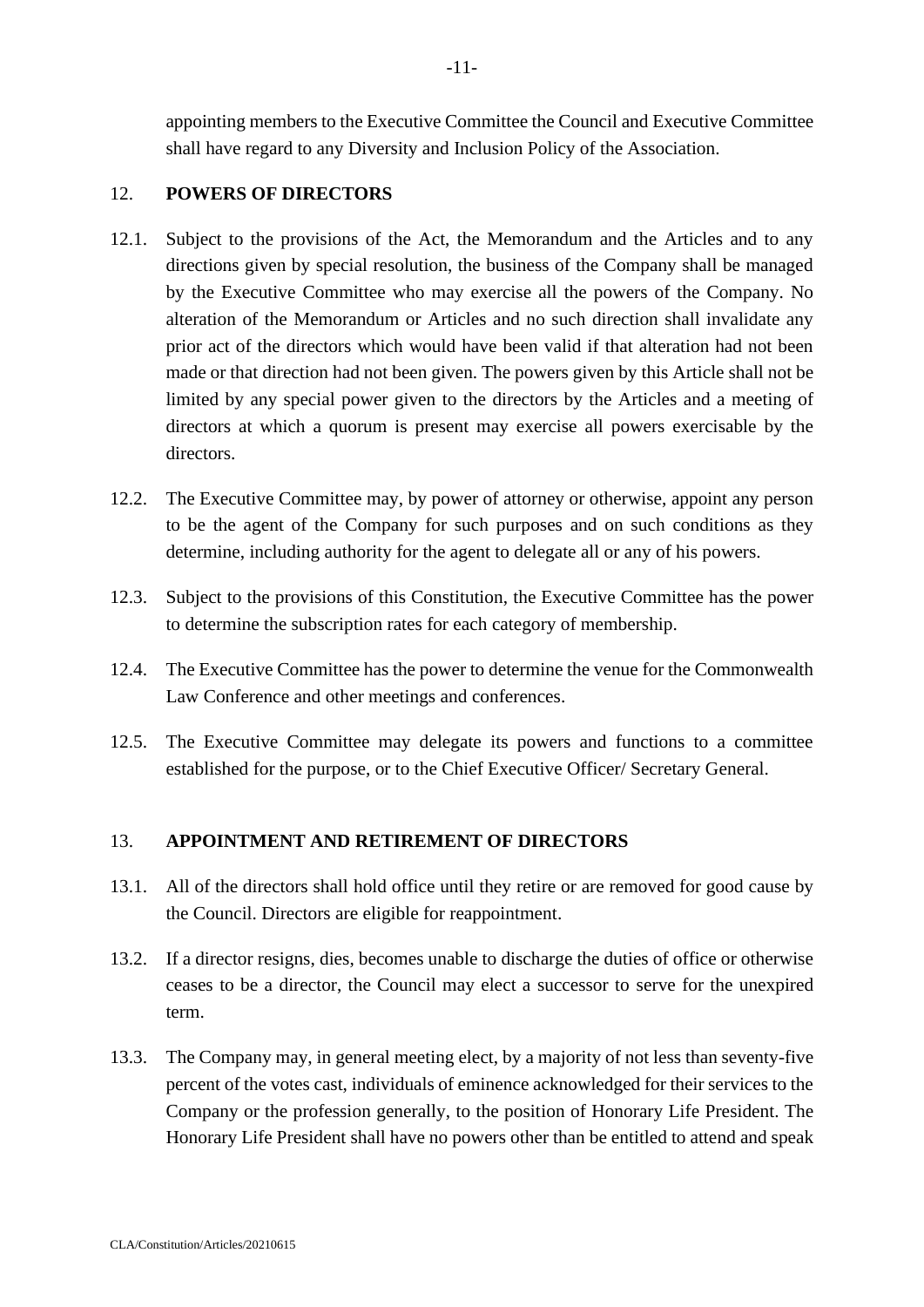but not vote at meetings of the Company or the Council, save for any rights they may have as a Member of the Company.

13.4. Life Presidents are to be elected electronically (e-voting) or in such other manner as determined by the Executive Committee.

# 14. **DISQUALIFICATION OF DIRECTORS**

- 14.1. The office of a director shall be vacated:
	- (a) if he ceases to be a director by virtue of any provision of the Act or of these Articles or of any resolution duly passed pursuant to any such provision;
	- (b) if he becomes bankrupt or enters into any arrangement or composition with his creditors generally;
	- (c) if he becomes prohibited by law from being a director;
	- (d) if he becomes incapable by reason of mental disorder, illness or injury of managing and administering his property and affairs;
	- (e) if he resigns his office by notice in writing to the Company delivered to the Company at its registered office or tendered at a meeting of the directors;
	- (f) if having for more than six months been absent without permission of the Executive Committee from meetings of the Executive Committee held during that period the directors shall resolve that he has by reason of such absence vacated office.

# 15. **DIRECTORS' APPOINTMENTS AND INTERESTS**

- 15.1. Subject to the provisions of the Act, the directors may enter into an agreement or arrangement with any director for his employment by the Company or for the provision by him of any services outside the scope of the ordinary duties of a director. Any such appointment, agreement or arrangement may be made upon such terms as the directors determine and they may remunerate any such director for his services as they think fit.
- 15.1A A director must declare the nature and extent of any interest, direct or indirect, which he or she has in a proposed transaction or arrangement with the Company or in any transaction or arrangement entered into by the Company which has not previously been declared. A director must absent himself or herself from any discussions of the Company directors in which it is possible that a conflict will arise between his or her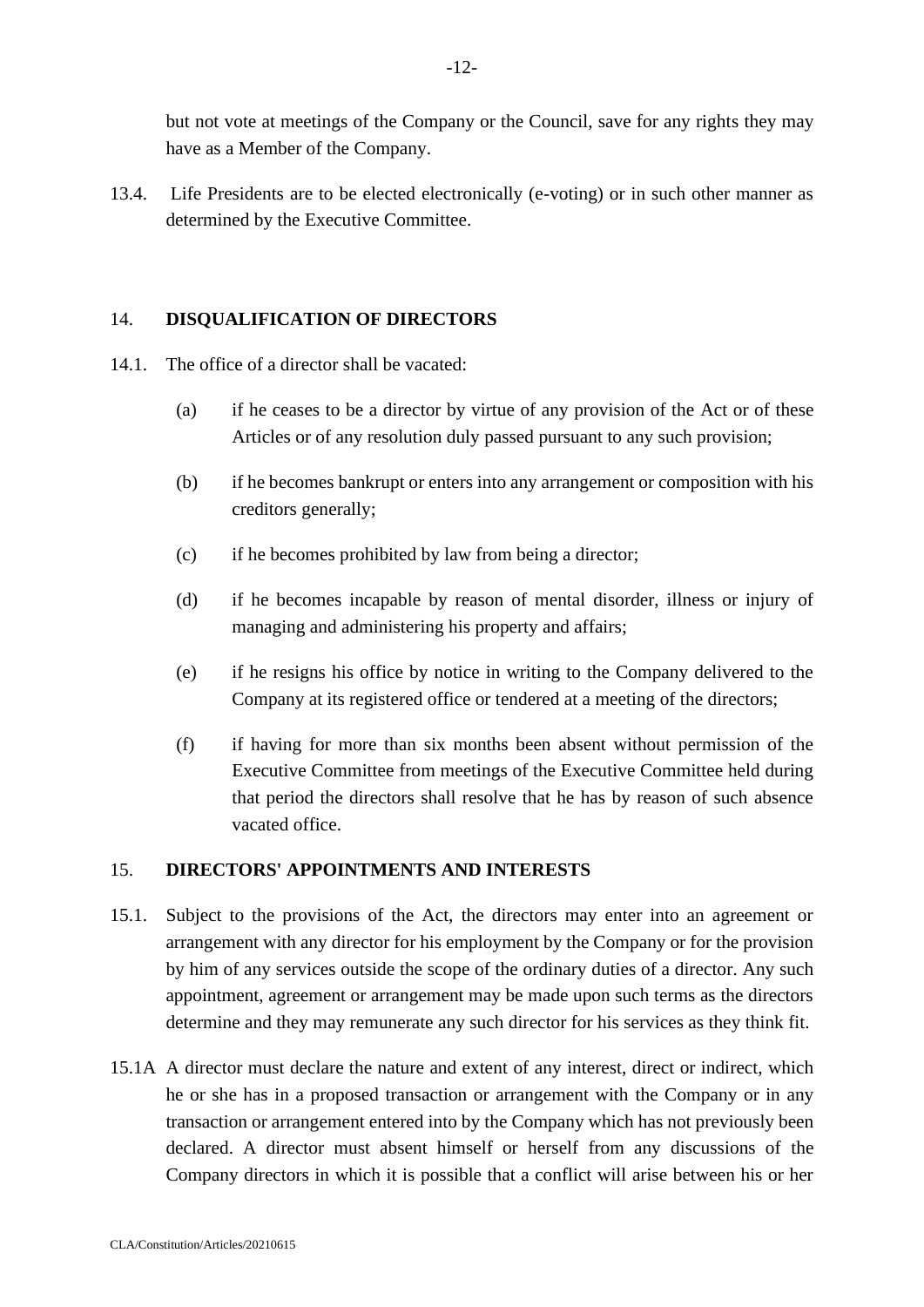duty to act solely in the interests of the Company and any personal interest (including but not limited to any personal financial interest).

- 15.2. Subject to the provisions of the Act, and provided that he has disclosed to the directors the nature and extent of any material interest of his, a director notwithstanding his office:
	- (a) may be a party to, or otherwise interested in, any transaction or arrangement with the Company or in which the Company is otherwise interested;
	- (b) may be a director or other officer of, or employed by, or a party to any transaction or arrangement with, or otherwise interested in, any body corporate promoted by the Company or in which the Company is otherwise interested; and
	- (c) shall not, by reason of his office, be accountable to the Company for any benefit which he derives from any such office or employment or from any such body corporate and no such transaction or arrangement shall be liable to be avoided on the ground of any such interest or benefit.
- 15.3. For the purposes of Article 15.2:
	- (a) a general notice given to the directors that a director is to be regarded as having an interest of the nature and extent specified in the notice in any transaction or arrangement in which a specified person or class of persons is interested shall be deemed to be a disclosure that the director has an interest in any such transaction of the nature and extent so specified; and
	- (b) an interest of which a director has no knowledge and of which it is unreasonable to expect him to have knowledge shall not be treated as an interest of his.
- 15.4. A director may vote as a director in regard to any contract or arrangement in which he is interested or upon any matter arising thereout, and if he shall so vote his vote shall be counted and he shall be reckoned in estimating a quorum when any such contract or arrangement is under consideration.
- 15.5. The Company may by ordinary resolution suspend or relax to any extent, either generally or in respect of any particular matter, any provision of the Articles prohibiting a director from voting at a meeting of directors or of a committee of directors.
- 15.6. Where proposals are under consideration concerning the appointment of two or more directors to offices or employment with the Company or any body corporate in which the Company is interested the proposals may be divided and considered in relation to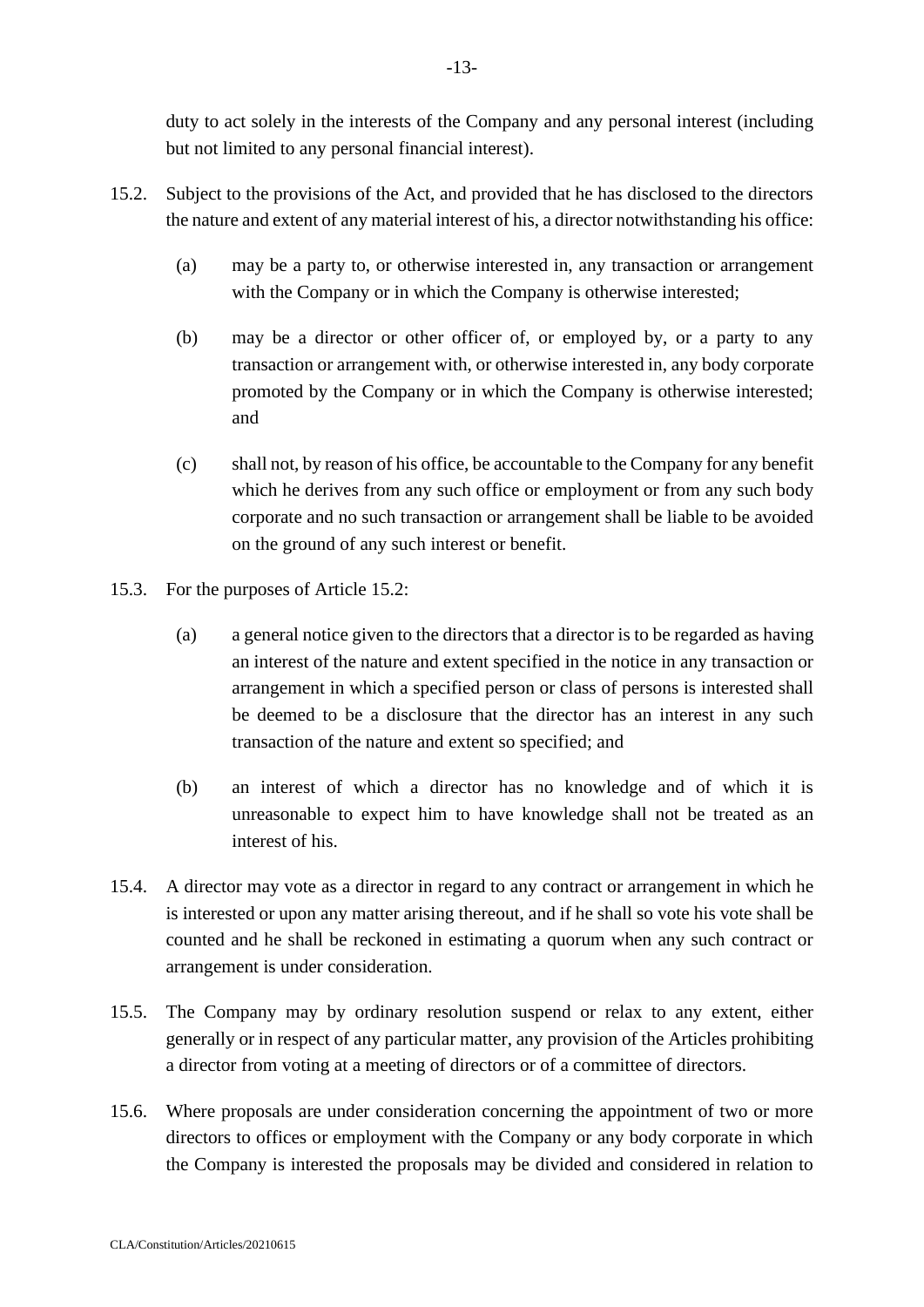each director separately and (provided he is not for another reason precluded from voting) each of the directors concerned shall be entitled to vote and be counted in the quorum in respect of each resolution except that concerning his own appointment.

### 15A. **CONFLICTS OF INTERESTS AND CONFLICTS OF LOYALTIES**

- 15A.1 If a conflict of interests arises for a director because of a duty of loyalty owed to another organisation or person and the conflict is not authorised by virtue of any other provision in the articles, the unconflicted directors may authorise such a conflict of interests where the following conditions apply:
	- (a) the conflicted director is absent from the part of the meeting at which there is discussion of any arrangement or transaction affecting that other organisation or person;
	- (b) the conflicted director does not vote on any such matter and is not to be counted when considering whether a quorum of directors is present at the meeting; and
	- (c) the unconflicted directors consider it is in the interests of the Company to authorise the conflict of interests in the circumstances applying.
- 15A.2 In this article a conflict of interests arising because of a duty of loyalty owed to another organisation or person only refers to such a conflict which does not involve a direct or indirect benefit of any nature to a director or to a connected person.

# 16. **PROCEEDINGS OF DIRECTORS**

- 16.1. Subject to the provisions of the Articles, the directors may regulate their proceedings as they think fit. A director may, and the Secretary at the request of a director shall, call a meeting of the Executive Committee. Questions arising at a meeting shall be decided by a majority of votes. Each director has one vote. In the case of an equality of votes, the President shall not have a second or casting vote.
- 16.2. The quorum for the transaction of the business of the Executive Committee may be fixed by the directors and unless so fixed at any other number shall be five.
- 16.3. The continuing directors or a sole continuing director may act notwithstanding any vacancies in their number, but, if the number of directors is less than the number fixed as the quorum, the continuing directors or director may act only for the purpose of filling vacancies or of calling a general meeting.
- 16.4. All acts done by a meeting of directors, or of a committee of directors, or by a person acting as a director shall, notwithstanding that it be afterwards discovered that there was a defect in the appointment of any director or that any of them were disqualified from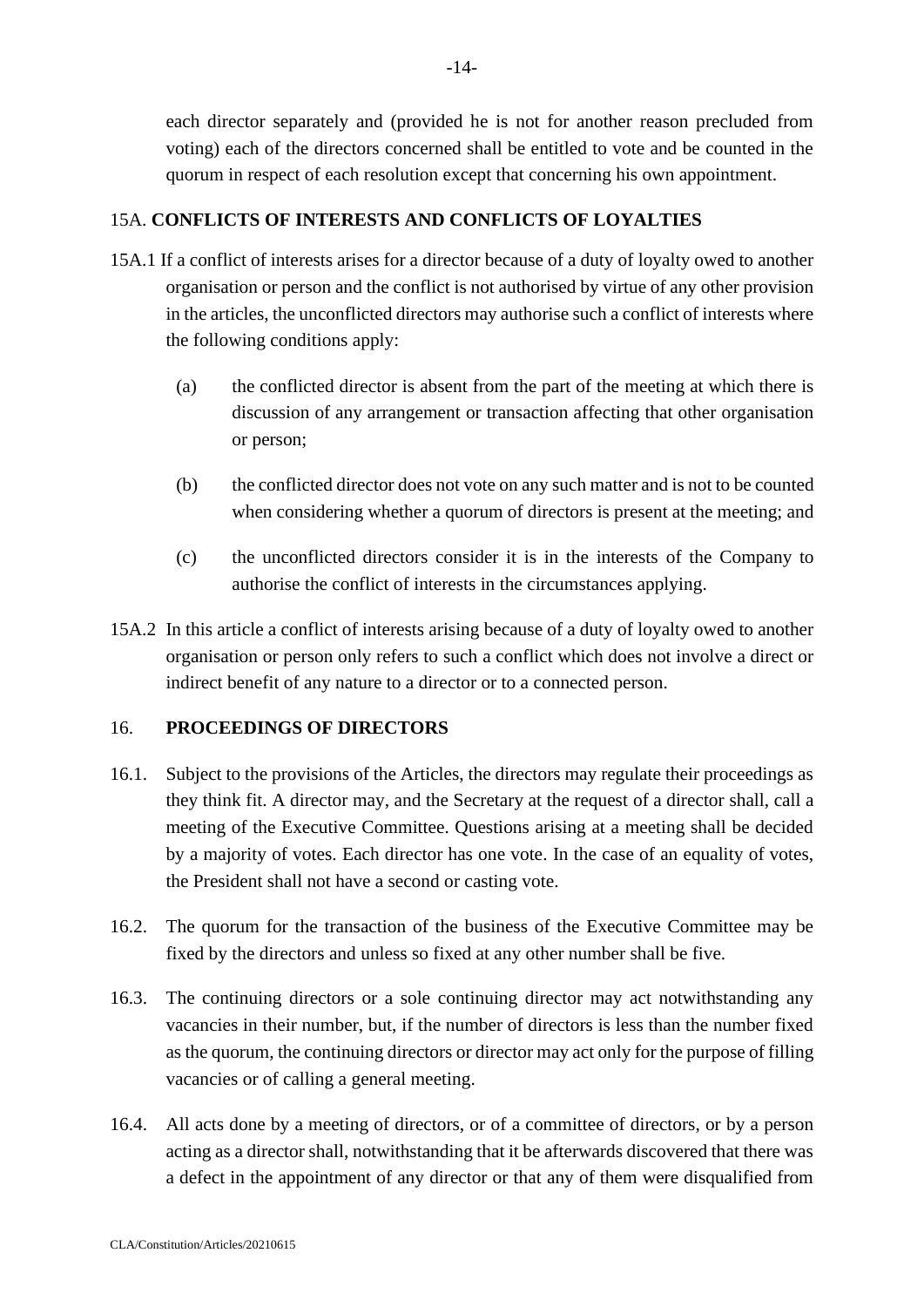holding office, or had vacated office, or were not entitled to vote, be as valid as if every such person had been duly appointed and was qualified and had continued to be a director and had been entitled to vote.

16.5. A resolution in writing signed by a majority of the directors entitled to notice of a meeting of the directors or by all the members of a committee for the time being (which resolution may consist of two or more documents in the like form each signed by one or more of the said directors or the said members of such committee) or a resolution to which a majority of such directors or every such member of the committee has signified his approval in writing or by electronic communication shall be as valid and effectual as if it had been passed at a meeting of the directors or of such committee (as the case may be) duly called and constituted.

### 17. **OFFICERS**

- 17.1. If any Officer resigns, dies, becomes unable to discharge the duties of office or ceases to be a Director for any reason, the Council must, as soon as possible, elect a successor from their number, to serve for the unexpired term. That person is eligible for re-election to a full term as President.
- 17.2. The President, or a director delegated by the President, presides at all meetings of the Council.
- 17.3. The Vice Presidents shall:
	- (a) carry out such functions and duties as the President or Executive Committee may delegate
	- (b) act on behalf of the President in his or her absence from any meeting of the Company, Executive Committee, Council or any committee.
- 17.4. The Treasurer is responsible for:
	- (a) keeping financial records of the Association, and
	- (b) rendering financial statements to the directors, members and others when required.

### 18. **MINUTES**

The directors shall cause minutes to be made in books kept for the purpose:

(a) of all appointments of officers made by the directors; and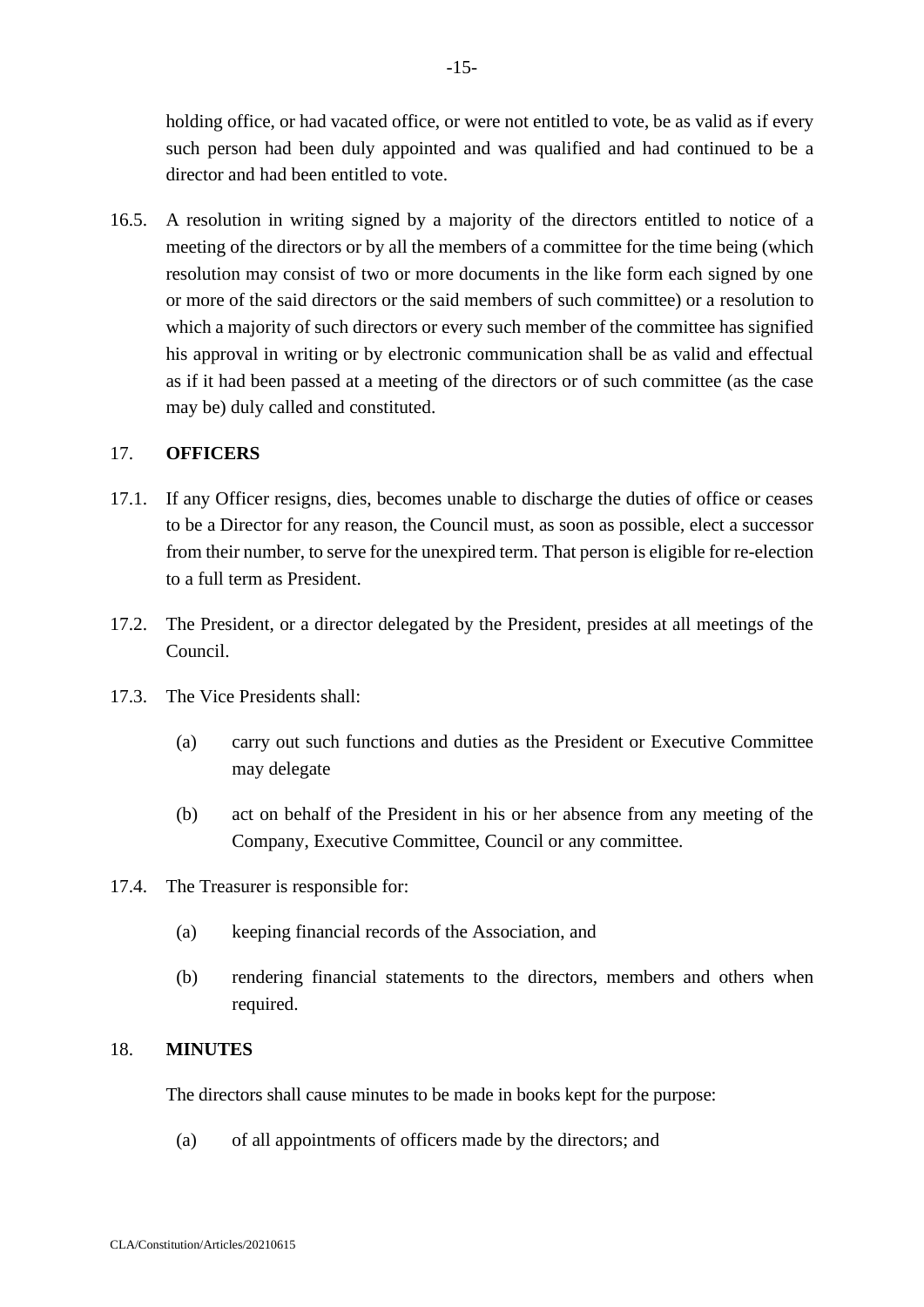(b) of all proceedings at meetings of the Company and of the directors, and of committees of directors, including the names of the directors present at each such meeting.

### 18A. **CHIEF EXECUTIVE OFFICER/SECRETARY GENERAL**

- (a) The directors may appoint a person to the position of Chief Executive Officer/ Secretary General for such period, and on such terms, as the directors determine.
- (b) The directors may confer on the Chief Executive Officer/ Secretary General any of the powers that the directors may exercise.
- (c) The directors may vary or revoke a conferral of any power on the Chief Executive Officer/ Secretary General.
- (d) Subject to existing contractual arrangements the directors may at any time vary or revoke an appointment of a Chief Executive Officer/ Secretary General.

### 19. **SECRETARY**

- 19.1. Subject to the provisions of the Act, the Secretary (who may also be the Chief Executive Officer/ Secretary General) shall be appointed by the directors for such term, at such remuneration and upon such conditions as they may think fit; and any Secretary so appointed may be removed by them.
- 19.2. The Secretary is responsible for:
	- (a) producing and keeping custody of minutes of all meetings of the Company and of the board of directors;
	- (b) issuing notices of meetings and supporting documentation;
	- (c) maintaining the register of members;
	- (d) establishing and maintaining relations with other associations and organisations; and
	- (e) carrying out other duties as may be required by the Council and any Executive Committee.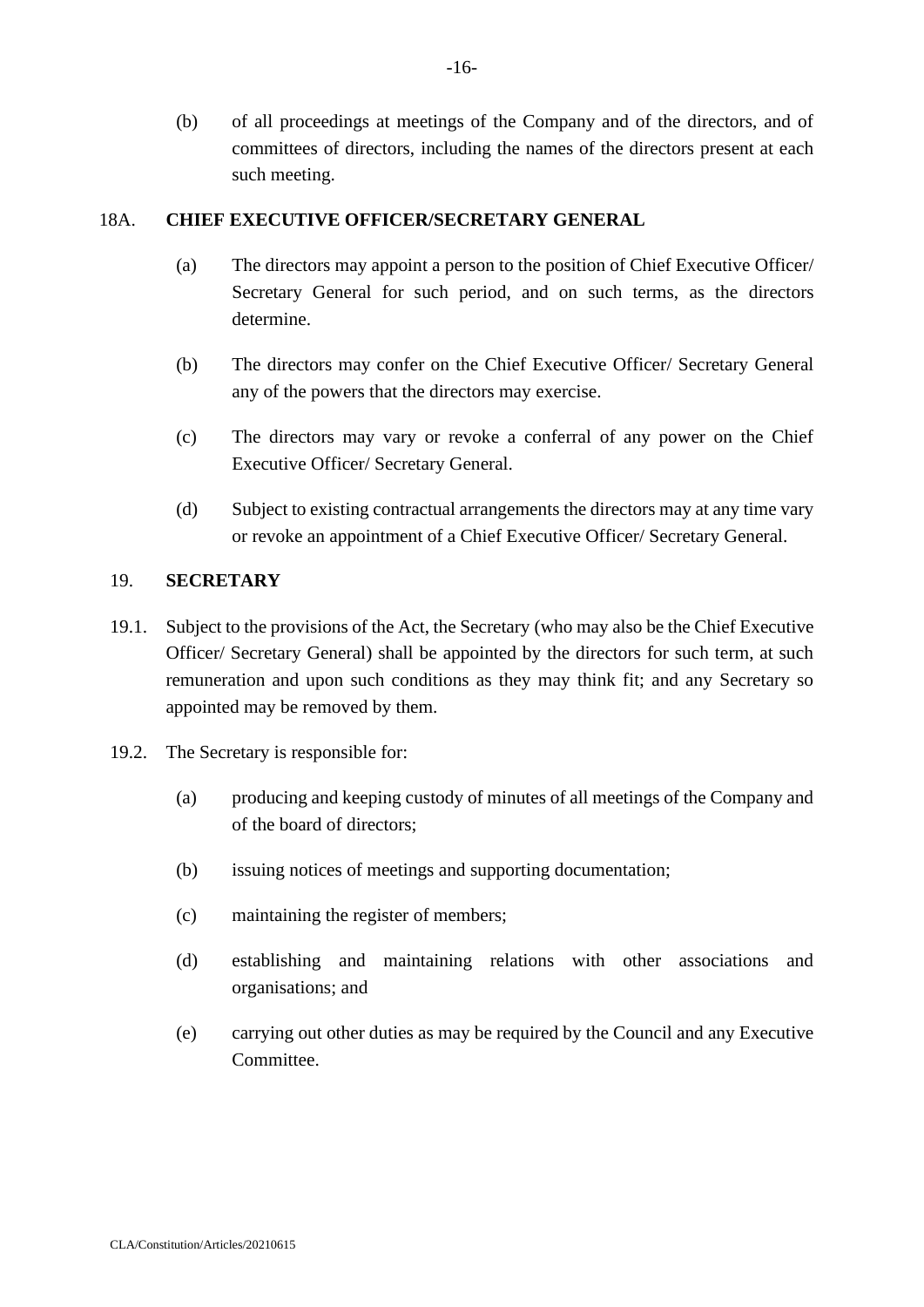#### 20. **ACCOUNTS**

No member shall (as such) have any right of inspecting any accounting records or other book or document of the Company except as conferred by statute or authorised by the directors or by ordinary resolution of the Company.

#### 21. **NOTICES**

21.1. Any notice to be given to or by any person pursuant to the articles (other than a notice calling a meeting of the directors) shall be in writing or shall be given using electronic communications to an address for the time being notified for that purpose to the person giving the notice.

In this regulation, "address", in relation to electronic communications, includes any number or address used for the purposes of such communications.

21.2. The Company may give any notice to a member either personally or by sending it by post in a prepaid envelope addressed to the member at his registered address or by leaving it at that address or by giving it using electronic communications to an address for the time being notified to the Company by the member.

In this regulation and the next, "address", in relation to electronic communications, includes any number or address used for the purposes of such communications.

- 21.3. A member present, either in person or by proxy, at any meeting of the Company or of the holders of any class of shares in the Company shall be deemed to have received notice of the meeting and, where requisite, of the purposes for which it was called.
- 21.4. Proof that an envelope containing a notice was properly addressed, prepaid and posted shall be conclusive evidence that that the notice was given. Proof that a notice contained in an electronic communication was sent in accordance with guidance issued by the Institute of Chartered Secretaries and Administrators shall be conclusive evidence that the notice was given. A notice shall be deemed to be given at the expiration of 48 hours after the envelope containing it was posted or, in the case of a notice contained in an electronic communication, at the expiration of 48 hours after the time it was sent.

#### 22. **INDEMNITY AND INSURANCE**

22.1. Every Officer and past Officer (with the exception of any auditor) of the Company is hereby indemnified by the Company to the fullest extent permitted by law against a liability incurred by that person as an Officer of the Company or a subsidiary of the Company, including without limitation legal costs and expenses incurred in participating or being involved in or in defending Legal Proceedings.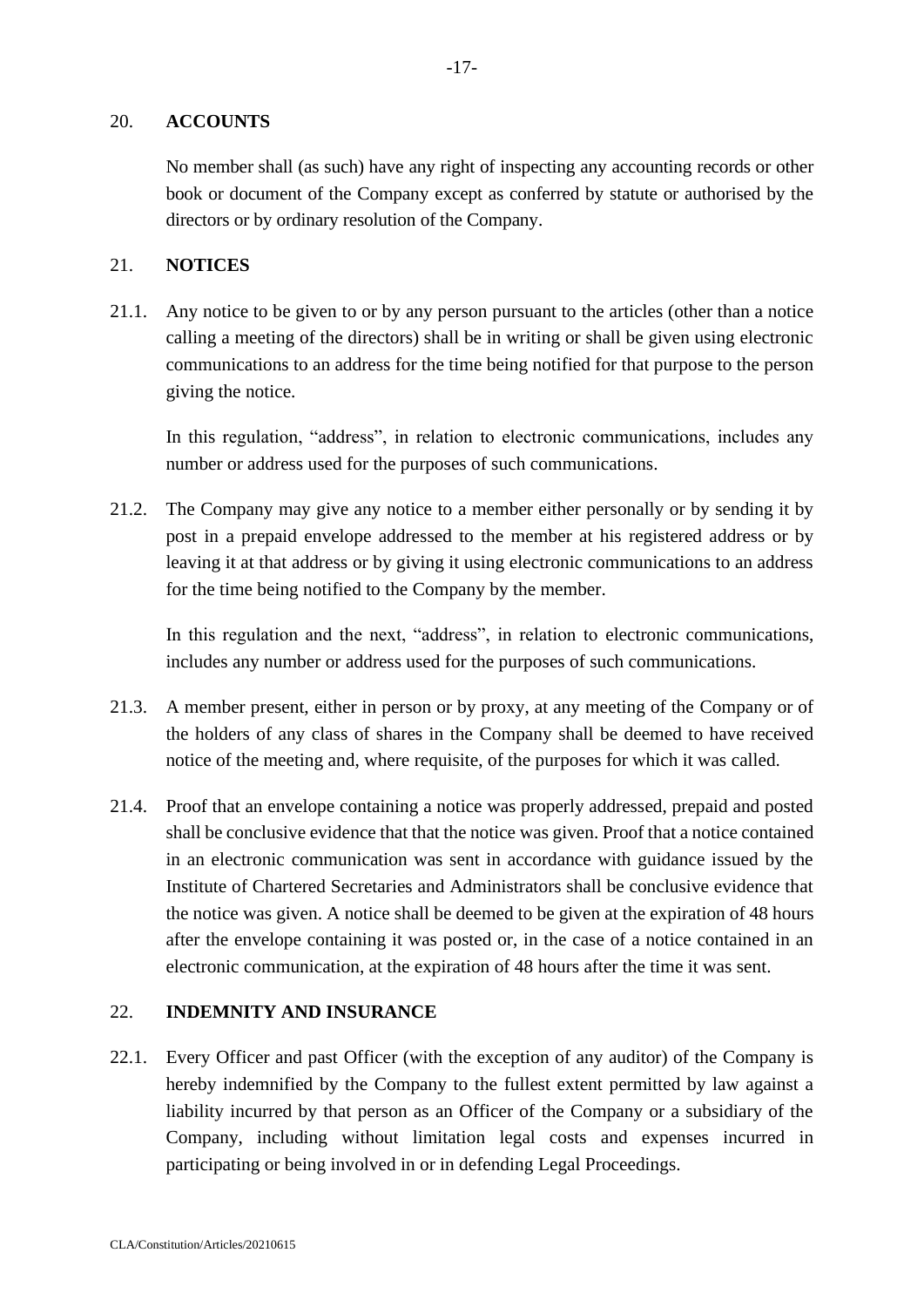- 22.2. The Company may pay the premium on a contract insuring a person who is or has been an Officer of the Company to the fullest extent permitted by law.
- 22.3. For the purposes of these Articles:
	- (a) **'Officer'** means a Director, an Alternate Director, a Secretary, an officer as defined by the Companies Acts 1985 to 2006 or the Chief Executive Officer/ Secretary General; and
	- (b) **'Legal Proceedings'** means any claim, action suit or demand, enquiry, Royal Commission or other regulatory investigation, whether civil or criminal, which relates to or arises in connection with the Officer being an officer of the Company or the employment of the Officer with the Company.

# 23. **BENEFITS AND PAYMENTS TO CHARITY DIRECTORS AND CONNECTED PERSONS**

23.1. *General provisions*

No director or connected person may:

- (a) buy any goods or services from the Company on terms preferential to those applicable to members of the public;
- (b) sell goods, services, or any interest in land to the Company;
- (c) be employed by, or receive any remuneration from, the Company;
- (d) receive any other financial benefit from the Company;

unless the payment is permitted by sub-clause (2) of this article, or authorised by the court or the Charity Commission.

In this article a 'financial benefit' means a benefit, direct or indirect, which is either money or has a monetary value.

- 23.2. *Scope and powers permitting directors' or connected persons' benefits*
	- (a) A director or connected person may receive a benefit from the Company in the capacity of a beneficiary of the Company provided that a majority of the directors do not benefit in this way.
	- (b) A director or connected person may enter into a contract for the supply of services, or of goods that are supplied in connection with the provision of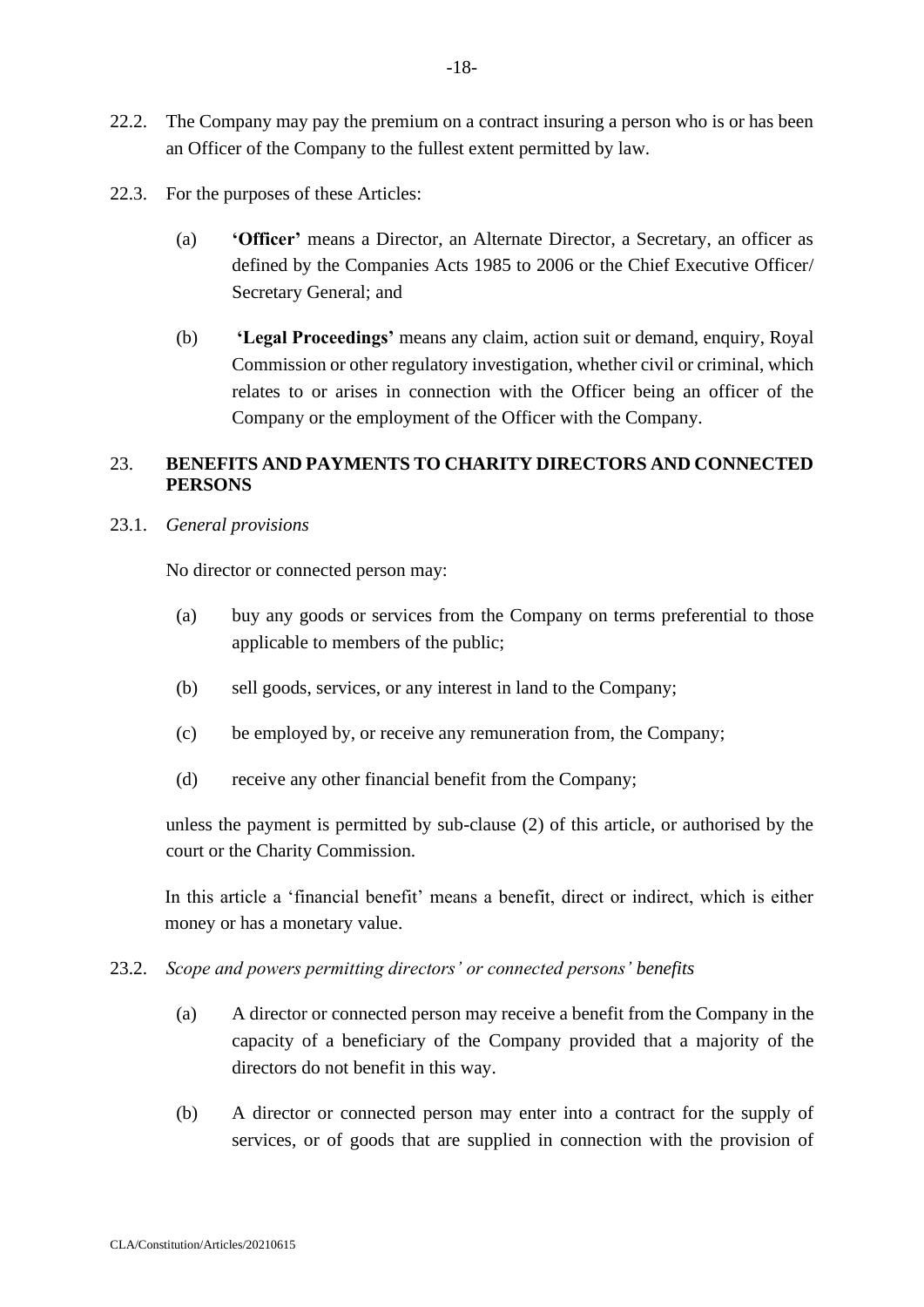services, to the Company where that is permitted in accordance with, and subject to the conditions in, sections 185 and 186 of the Charities Act 2011.

- (c) Subject to sub-clause (3) of this article a director or connected person may provide the Company with goods that are not supplied in connection with services provided to the Company by the director or connected person.
- (d) A director or connected person may receive interest on money lent to the Company at a reasonable and proper rate which must be not more than the Bank of England bank rate (also known as the base rate).
- (e) A director or connected person may receive rent for premises let by the director or connected person to the Company. The amount of the rent and the other terms of the lease must be reasonable and proper. The director concerned must withdraw from any meeting at which such a proposal or the rent or other terms of the lease are under discussion.
- (f) A director or connected person may take part in the normal trading and fundraising activities of the Company on the same terms as members of the public.

# 23.3. *Payment for supply of goods only – controls*

The Company and its directors may only rely upon the authority provided by sub-clause  $(2)(c)$  of this article if each of the following conditions is satisfied:

- (a) The amount or maximum amount of the payment for the goods is set out in an agreement in writing between the Company or its directors (as the case may be) and the director or connected person supplying the goods ('the supplier') under which the supplier is to supply the goods in question to or on behalf of the Company.
- (b) The amount or maximum amount of the payment for the goods does not exceed what is reasonable in the circumstances for the supply of the goods in question.
- (c) The other directors are satisfied that it is in the best interests of the Company to contract with the supplier rather than with someone who is not a director or connected person. In reaching that decision the directors must balance the advantage of contracting with a director or connected person against the disadvantages of doing so.